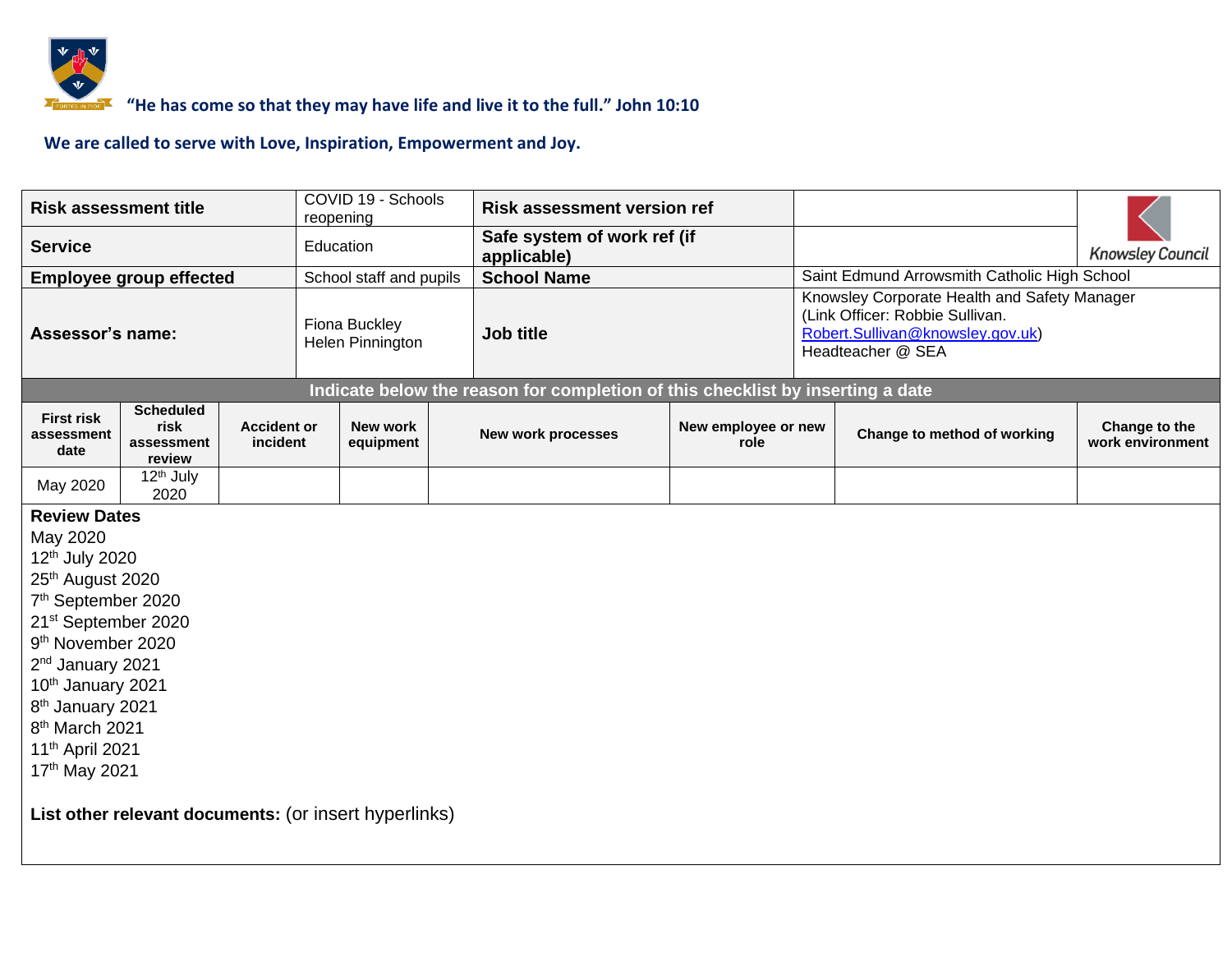

#### **"He has come so that they may have life and live it to the full." John 10:10**

#### **We are called to serve with Love, Inspiration, Empowerment and Joy.**

Further guidance can be found by following the link below.

Link to page on guidance to educational establishments

<https://www.gov.uk/government/publications/actions-for-schools-during-the-coronavirus-outbreak/guidance-for-full-opening-schools>

<https://www.gov.uk/government/publications/face-coverings-in-education/face-coverings-in-education>

<https://www.gov.uk/government/publications/safe-working-in-education-childcare-and-childrens-social-care>

<https://www.hse.gov.uk/coronavirus/equipment-and-machinery/air-conditioning-and-ventilation.htm>

https://www.hse.gov.uk/coronavirus/first-aid-and-medicals/first-aid-certificate-coronavirus.htm

https://www.gov.uk/government/publications/coronavirus-covid-19-home-test-kits-for-schools-and-fe-providers/coronavirus-covid-19-home-testkits-for-schools-and-fe-providers

[https://www.gov.uk/government/publications/guidance-on-shielding-and-protecting-extremely-vulnerable-persons-from-covid-19/guidance-on](https://www.gov.uk/government/publications/guidance-on-shielding-and-protecting-extremely-vulnerable-persons-from-covid-19/guidance-on-shielding-and-protecting-extremely-vulnerable-persons-from-covid-19#work)[shielding-and-protecting-extremely-vulnerable-persons-from-covid-19#work](https://www.gov.uk/government/publications/guidance-on-shielding-and-protecting-extremely-vulnerable-persons-from-covid-19/guidance-on-shielding-and-protecting-extremely-vulnerable-persons-from-covid-19#work)

| <b>Risk Rating Matrix</b>             |                                                                                                                                                                          |  |  |  |  |  |  |  |
|---------------------------------------|--------------------------------------------------------------------------------------------------------------------------------------------------------------------------|--|--|--|--|--|--|--|
| 1 - 4 Low risk                        | The risk has been controlled to<br>a level that no further actions<br>are required. However care<br>must be taken to ensure<br>controls are monitored and<br>maintained. |  |  |  |  |  |  |  |
| 5 - 9 Medium risk                     | Look to improve the control<br>measures at the next review i.e.<br>within 12 months.                                                                                     |  |  |  |  |  |  |  |
| 10 - 15 Medium (but elevated)<br>risk | Look to improve the control<br>measures within a specified<br>time scale i.e. within one<br>week/month.                                                                  |  |  |  |  |  |  |  |
| 20 - 25 High risk                     | Stop activity taking place and<br>make immediate improvements<br>before continuing with the<br>activity.                                                                 |  |  |  |  |  |  |  |
|                                       |                                                                                                                                                                          |  |  |  |  |  |  |  |

|          |                 |            | Likelihood |            |          |               |
|----------|-----------------|------------|------------|------------|----------|---------------|
|          |                 |            | 2 Unlikely | 3 Possible | 4 Likely | 5 Very likely |
|          |                 | Improbable |            |            |          |               |
|          | 5 Catastrophic  | 5          |            | 15         | 20       | 25            |
|          | 4 Severe        |            |            | 12         | 16       | 20            |
| Severity | 3 Moderate      | 3          |            |            |          | 15            |
|          | 2 Minor         |            |            | 6          |          | 10            |
|          | 1 Insignificant |            |            |            |          | 5             |
|          |                 |            |            |            |          |               |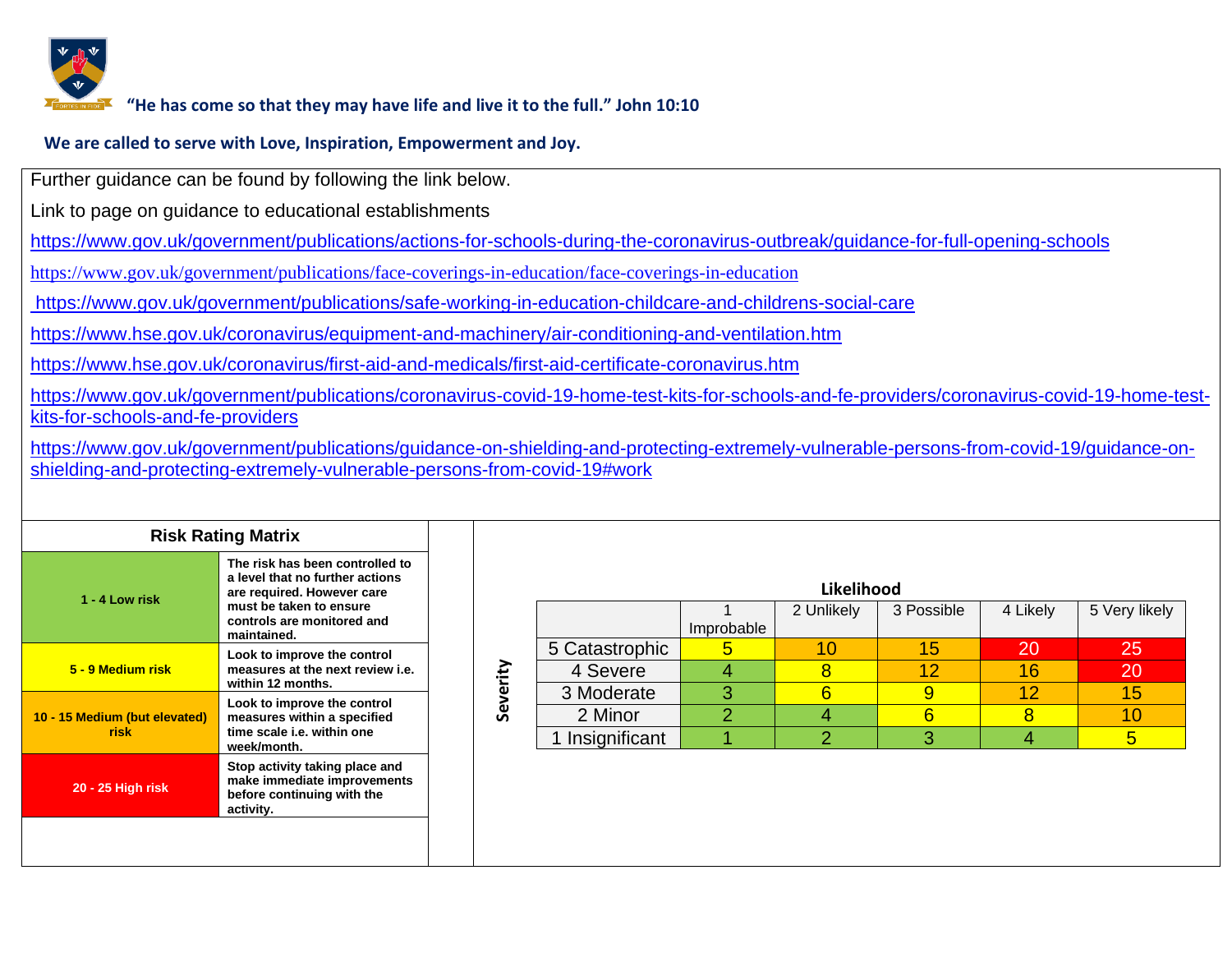

### *CORGERADD* "He has come so that they may have life and live it to the full." John 10:10

| STEP <sub>1</sub>                                                                                     |                               | <b>STEP 2</b>                            | STEP <sub>3</sub>                                                                                                                                                                                                                                                                                                                                                                                                                                                                                                                                                                                                                                                                                                                                                                                                          |                       |                         |                                           |                                          |                                                                                                                                          |  |
|-------------------------------------------------------------------------------------------------------|-------------------------------|------------------------------------------|----------------------------------------------------------------------------------------------------------------------------------------------------------------------------------------------------------------------------------------------------------------------------------------------------------------------------------------------------------------------------------------------------------------------------------------------------------------------------------------------------------------------------------------------------------------------------------------------------------------------------------------------------------------------------------------------------------------------------------------------------------------------------------------------------------------------------|-----------------------|-------------------------|-------------------------------------------|------------------------------------------|------------------------------------------------------------------------------------------------------------------------------------------|--|
|                                                                                                       |                               |                                          |                                                                                                                                                                                                                                                                                                                                                                                                                                                                                                                                                                                                                                                                                                                                                                                                                            |                       | <b>Risk Evaluation</b>  |                                           | Rating                                   |                                                                                                                                          |  |
| What are the<br>hazards?                                                                              | Who could<br>be<br>harmed?    | How can harm occur?                      | What measures are/should be in<br>place to eliminate or reduce the<br>risks?                                                                                                                                                                                                                                                                                                                                                                                                                                                                                                                                                                                                                                                                                                                                               | Severity<br>$(1 - 5)$ | Likelihood<br>$(1 - 5)$ | Residual<br><b>Risk</b><br>$(S \times L)$ | Acceptable -<br>Unacceptable             | What additional control<br>measures are required?                                                                                        |  |
| Infections and<br>possible<br>injuries<br>caused by<br>poor<br>maintenance<br>or hygiene<br>practices | All users<br>of the<br>school | Building not being reopened<br>correctly | Legionella flushing has<br>$\bullet$<br>taken place. Ensure all<br>water outlets have been<br>flushed, with the building<br>being closed or on a<br>reduced operation all water<br>outlets will be classed as a<br>low usage outlet.<br>Checked for leaks and that<br>$\bullet$<br>there is hot water, if<br>necessary<br>Testing of emergency<br>$\bullet$<br>lighting has continued.<br>Fire alarm has been tested<br>$\bullet$<br>to ensure it is operational<br>with a secure link to any<br>monitoring station,<br>recording the findings on a<br>test sheet<br>All internal escape routes<br>$\bullet$<br>and final exits have been<br>checked ensuring the doors<br>open and the escape routes<br>are clear, taking into<br>consideration the new<br>classroom lay outs<br><b>Emergency evacuation</b><br>$\bullet$ | 4                     | 3                       | 12                                        | <b>Medium</b><br>elevated<br><b>risk</b> | The school building has<br>NOT been closed at<br>any point during the<br>COVID 19 Pandemic.<br><b>Emergency evacuation</b><br>procedures |  |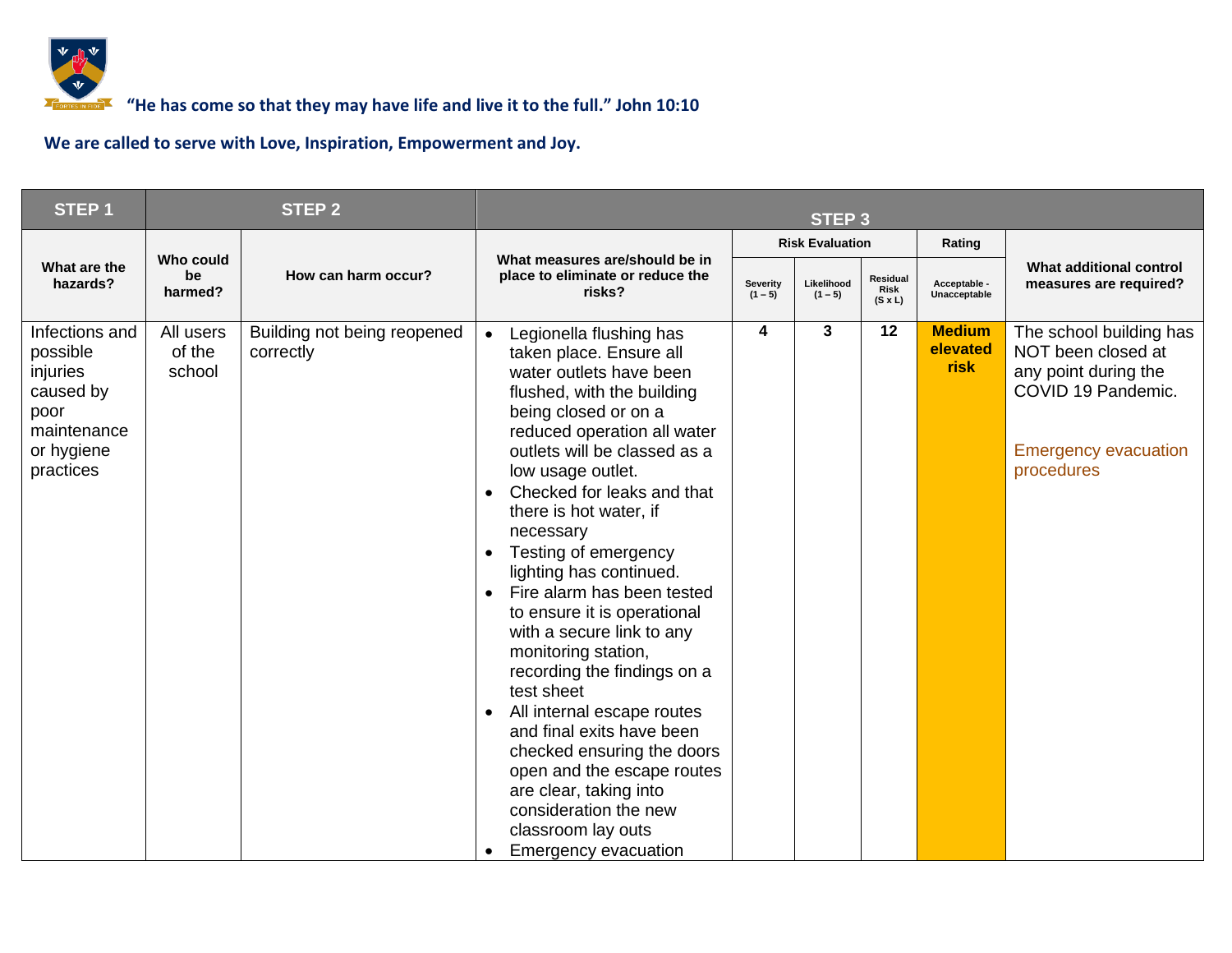

| <b>STEP1</b>                                  |                               | <b>STEP 2</b>                                                                    |                                                                                                                                                                                                                                                                                                                                                                                                                                                 | <b>STEP3</b>          |                         |                                           |                                     |                                                                                                                                                                                                                                |  |
|-----------------------------------------------|-------------------------------|----------------------------------------------------------------------------------|-------------------------------------------------------------------------------------------------------------------------------------------------------------------------------------------------------------------------------------------------------------------------------------------------------------------------------------------------------------------------------------------------------------------------------------------------|-----------------------|-------------------------|-------------------------------------------|-------------------------------------|--------------------------------------------------------------------------------------------------------------------------------------------------------------------------------------------------------------------------------|--|
|                                               |                               |                                                                                  |                                                                                                                                                                                                                                                                                                                                                                                                                                                 |                       | <b>Risk Evaluation</b>  |                                           | Rating                              |                                                                                                                                                                                                                                |  |
| What are the<br>hazards?                      | Who could<br>be<br>harmed?    | How can harm occur?                                                              | What measures are/should be in<br>place to eliminate or reduce the<br>risks?                                                                                                                                                                                                                                                                                                                                                                    | Severity<br>$(1 - 5)$ | Likelihood<br>$(1 - 5)$ | Residual<br><b>Risk</b><br>$(S \times L)$ | Acceptable -<br>Unacceptable        | What additional control<br>measures are required?                                                                                                                                                                              |  |
|                                               |                               |                                                                                  | procedures for the school<br>have been revisited taking<br>into consideration additional<br>time to leave the building<br>and about social distancing<br>at the designated muster<br>points.<br>Intruder and panic alarms<br>$\bullet$<br>have been tested making<br>sure the links to the<br>monitoring station are in<br>place.<br>Heating system has been<br>$\bullet$<br>switched to fresh air setting.<br>(This happened in March<br>2020) |                       |                         |                                           |                                     |                                                                                                                                                                                                                                |  |
| Risk of cross<br>contamination<br>of COVID 19 | All users<br>of the<br>school | Cross contamination or<br>spread of COVID-19<br>amongst colleagues and<br>pupils | <b>Staff</b><br>From Monday 21/03/21<br>$\bullet$<br>Staff are strongly<br>advised to take a covid<br>19 Lateral Flow Test<br>twice per week and<br>record their results.<br>Home testing kits have<br>been provided and will<br>continue to be provided<br>until further notice.                                                                                                                                                               |                       | $\mathbf{3}$            | $\overline{12}$                           | <b>Medium</b><br>(elevated<br>risk) | The current situation is<br>constantly changing. It<br>is therefore strongly<br>recommended that the<br>COVID-19 update.<br>Website is visited daily<br>to check adequacy of<br>current control<br>measures.<br>Staff guidance |  |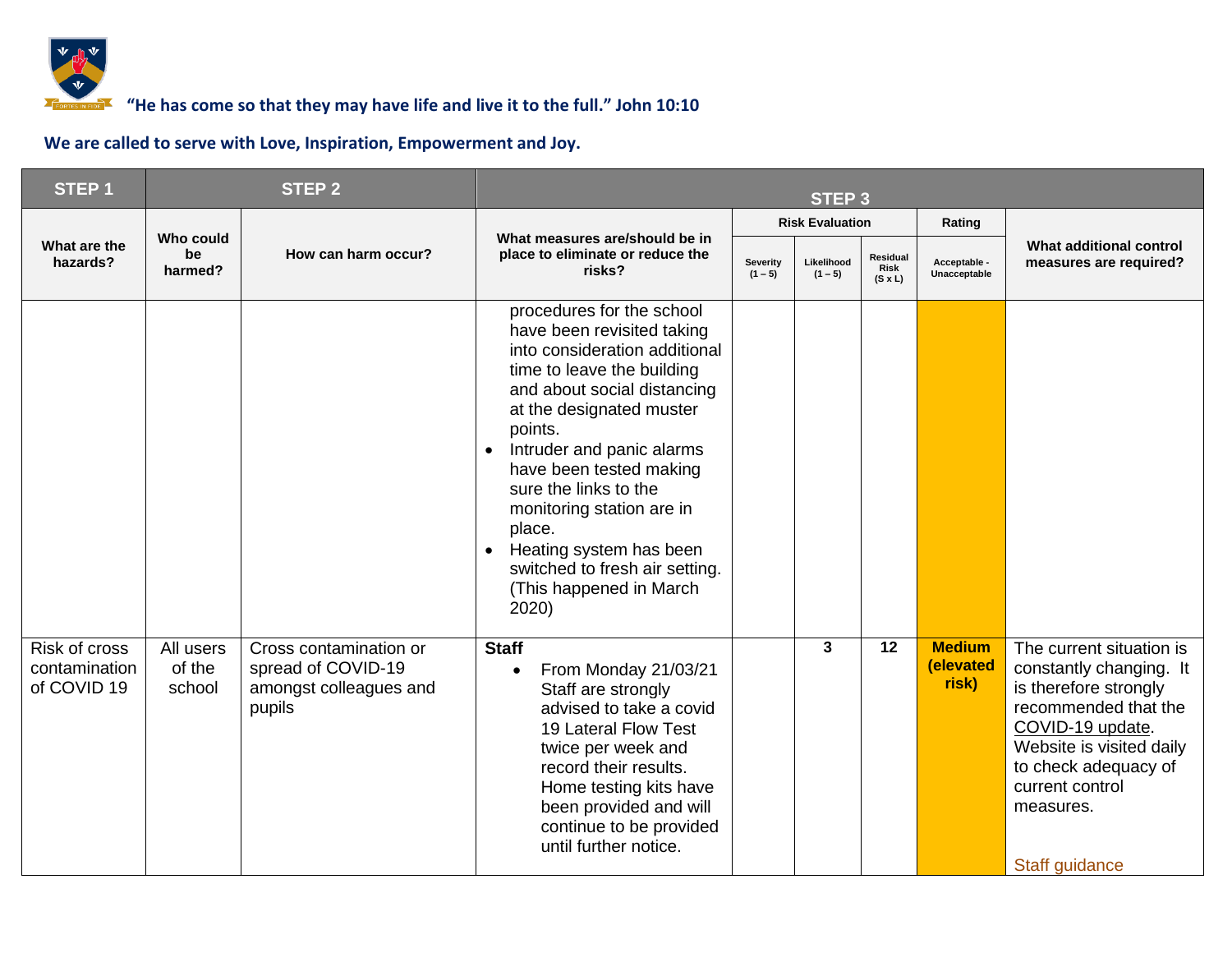

### *<b>F* **6000 TOM** <sup>7</sup> **10000 TOM 10:10 10:10 10:10 10:10 10:10 10:10 10:10 10:10 10:10 10:10 10:10 10:10 10:10 10:10 10:10 10:10 10:10 10:10 10:10 10:10 10:10 10:10 10:10 10:**

| STEP <sub>1</sub>        |                            | <b>STEP 2</b>       | STEP <sub>3</sub>                                                                                                                                                                                                                                                                                                                                                                                                                                                                                                                                                                                                                                                                                                                                                                                                                                   |                              |                         |                                    |                              |                                                                     |  |
|--------------------------|----------------------------|---------------------|-----------------------------------------------------------------------------------------------------------------------------------------------------------------------------------------------------------------------------------------------------------------------------------------------------------------------------------------------------------------------------------------------------------------------------------------------------------------------------------------------------------------------------------------------------------------------------------------------------------------------------------------------------------------------------------------------------------------------------------------------------------------------------------------------------------------------------------------------------|------------------------------|-------------------------|------------------------------------|------------------------------|---------------------------------------------------------------------|--|
|                          |                            |                     |                                                                                                                                                                                                                                                                                                                                                                                                                                                                                                                                                                                                                                                                                                                                                                                                                                                     |                              | <b>Risk Evaluation</b>  |                                    | Rating                       |                                                                     |  |
| What are the<br>hazards? | Who could<br>be<br>harmed? | How can harm occur? | What measures are/should be in<br>place to eliminate or reduce the<br>risks?                                                                                                                                                                                                                                                                                                                                                                                                                                                                                                                                                                                                                                                                                                                                                                        | <b>Severity</b><br>$(1 - 5)$ | Likelihood<br>$(1 - 5)$ | Residual<br>Risk<br>$(S \times L)$ | Acceptable -<br>Unacceptable | What additional control<br>measures are required?                   |  |
|                          |                            |                     | From Monday 21/03/21<br>$\bullet$<br>students are strongly<br>advised to take a covid<br>19 Lateral Flow Test<br>twice per week and<br>record their results.<br>Home testing kits have<br>been provided and will<br>continue to be provided<br>until further notice.<br>Staff showing symptoms<br>$\bullet$<br>must not attend work.<br><b>Contact Matthew</b><br>Stankiewicz to arrange<br>cover and start self-<br>isolation. (usually 10 days<br>from date of the test.) If you<br>are able to you will continue<br>to work from home during<br>your period of self-isolation.<br>Staff follow the instructions<br>$\bullet$<br>in the staff guidance<br>handbook or the NHS web<br>site and arrange for a PCR<br>COVID 19 test asap.<br>If the test result comes back<br>$\bullet$<br>as negative staff can return<br>to work, in the building. |                              |                         |                                    |                              | handbook<br>Daily rota<br>Key information for<br>pupils and parents |  |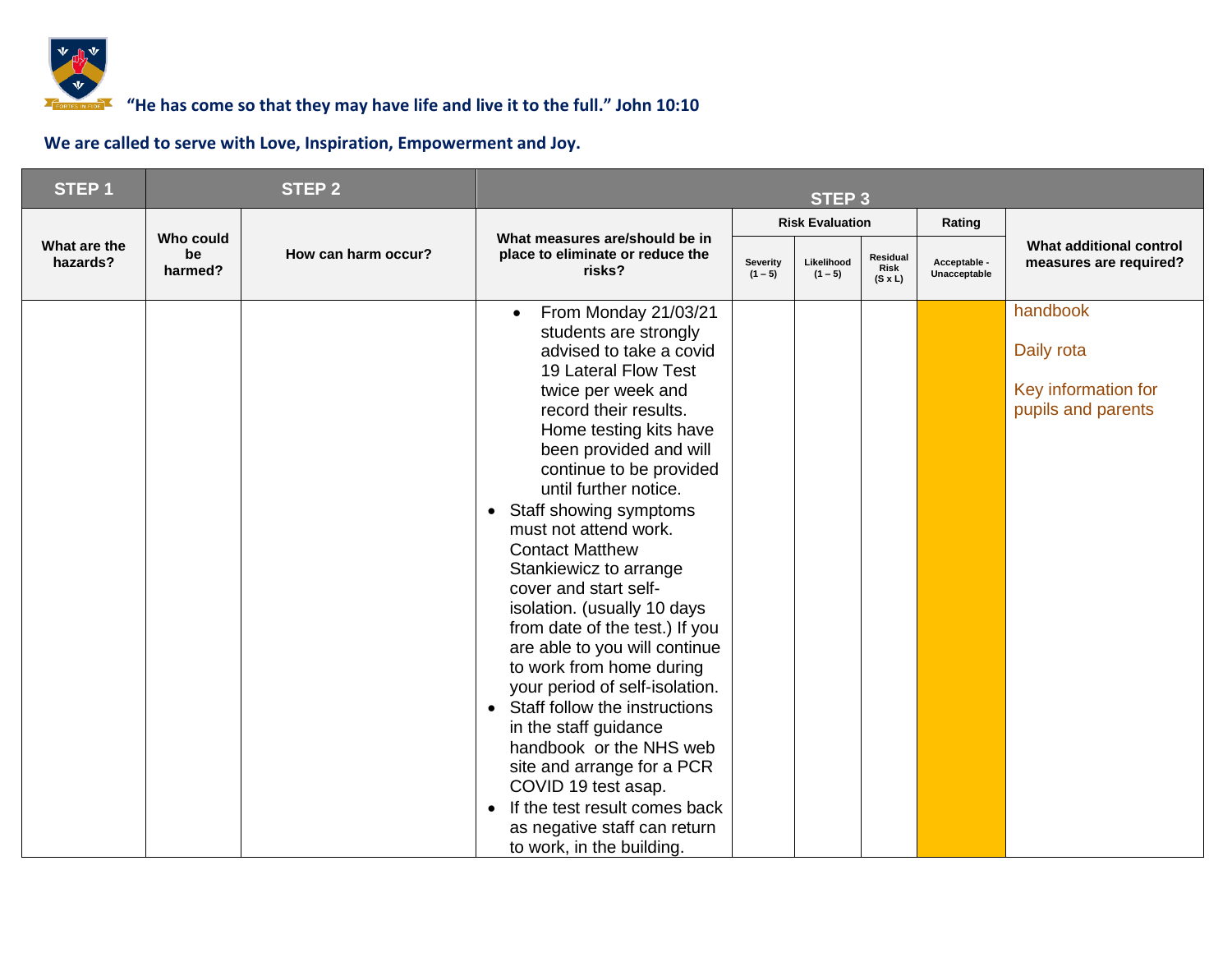

| STEP <sub>1</sub>        |                            | <b>STEP 2</b>       | <b>STEP 3</b>                                                                                                                                                                                                                                                                                                                                                                                                                                                                                                                                                                                                                                                                                                                                                |                       |                         |                                    |                              |                                                   |
|--------------------------|----------------------------|---------------------|--------------------------------------------------------------------------------------------------------------------------------------------------------------------------------------------------------------------------------------------------------------------------------------------------------------------------------------------------------------------------------------------------------------------------------------------------------------------------------------------------------------------------------------------------------------------------------------------------------------------------------------------------------------------------------------------------------------------------------------------------------------|-----------------------|-------------------------|------------------------------------|------------------------------|---------------------------------------------------|
|                          |                            |                     |                                                                                                                                                                                                                                                                                                                                                                                                                                                                                                                                                                                                                                                                                                                                                              |                       | <b>Risk Evaluation</b>  |                                    | Rating                       |                                                   |
| What are the<br>hazards? | Who could<br>be<br>harmed? | How can harm occur? | What measures are/should be in<br>place to eliminate or reduce the<br>risks?                                                                                                                                                                                                                                                                                                                                                                                                                                                                                                                                                                                                                                                                                 | Severity<br>$(1 - 5)$ | Likelihood<br>$(1 - 5)$ | Residual<br>Risk<br>$(S \times L)$ | Acceptable -<br>Unacceptable | What additional control<br>measures are required? |
|                          |                            |                     | If the any member of staff<br>$\bullet$<br>immediate family (people<br>they live with) are confirmed<br>to have COVID 19 they<br>must self-isolate for 10<br>days. If the staff member<br>has access to testing, is<br>free from symptoms<br>arrange for a test after 10<br>days.<br><b>Pupils</b><br>Parents or guardians of<br>$\bullet$<br>pupils will be informed by<br>school communication if<br>their child is showing<br>symptoms of COVID 19 in<br>school.<br>Parents have received<br>$\bullet$<br>written instruction that if<br>there are any signs of<br>COVID 19 in their child or<br>other member of the<br>household they are to ring<br>the school and not to send<br>the pupil into school.<br>If the pupil is tested and the<br>$\bullet$ |                       |                         |                                    |                              |                                                   |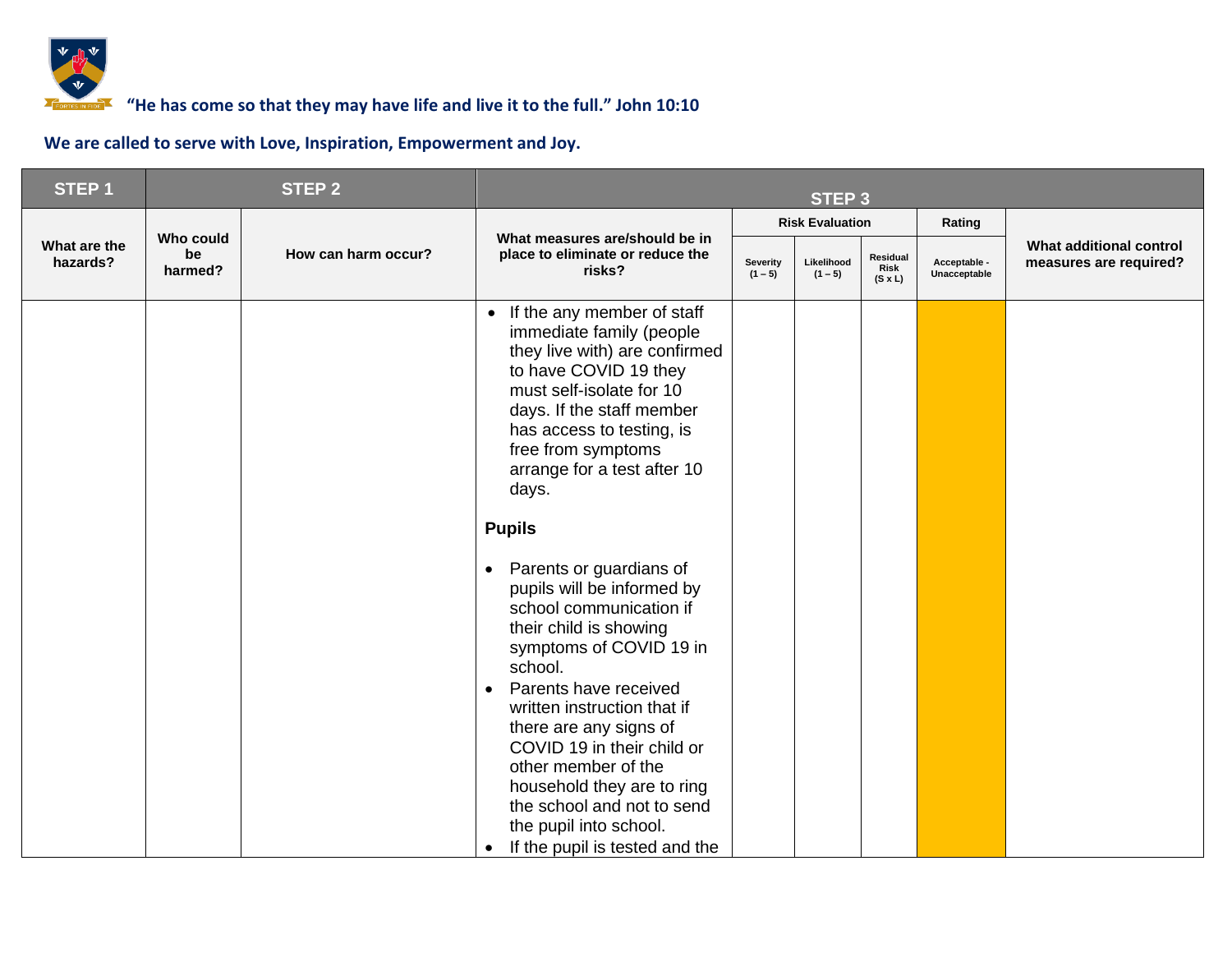

| STEP <sub>1</sub>        | <b>STEP 2</b>              |                     | <b>STEP 3</b>                                                                                                                                                                                                                                                                                                                                                                                                              |                       |                         |                                           |                              |                                                   |
|--------------------------|----------------------------|---------------------|----------------------------------------------------------------------------------------------------------------------------------------------------------------------------------------------------------------------------------------------------------------------------------------------------------------------------------------------------------------------------------------------------------------------------|-----------------------|-------------------------|-------------------------------------------|------------------------------|---------------------------------------------------|
|                          |                            |                     |                                                                                                                                                                                                                                                                                                                                                                                                                            |                       | <b>Risk Evaluation</b>  |                                           | Rating                       |                                                   |
| What are the<br>hazards? | Who could<br>be<br>harmed? | How can harm occur? | What measures are/should be in<br>place to eliminate or reduce the<br>risks?                                                                                                                                                                                                                                                                                                                                               | Severity<br>$(1 - 5)$ | Likelihood<br>$(1 - 5)$ | Residual<br><b>Risk</b><br>$(S \times L)$ | Acceptable -<br>Unacceptable | What additional control<br>measures are required? |
|                          |                            |                     | result comes back negative<br>the pupil can return to<br>school. If the pupil is not<br>tested the head teacher<br>must follow the same<br>guidance regards isolation<br>for the pupil as listed for<br>staff.<br>Staff and pupils are asked to<br>wear a face covering while<br>moving around inside school<br>and if there is a potential to<br>break the 2m distance between<br>people.<br>Staff are encouraged to wear |                       |                         |                                           |                              |                                                   |
|                          |                            |                     | a face covering at all times<br>they are in a room/space with<br>other people, if they are at risk<br>of breaking the 2m distance, in<br>line with guidance. This will be<br>reviewed in line with guidance.<br>Hand washing/sanitising and<br>2m distance signage will be                                                                                                                                                 |                       |                         |                                           |                              |                                                   |
|                          |                            |                     | displayed around school.                                                                                                                                                                                                                                                                                                                                                                                                   |                       |                         |                                           |                              |                                                   |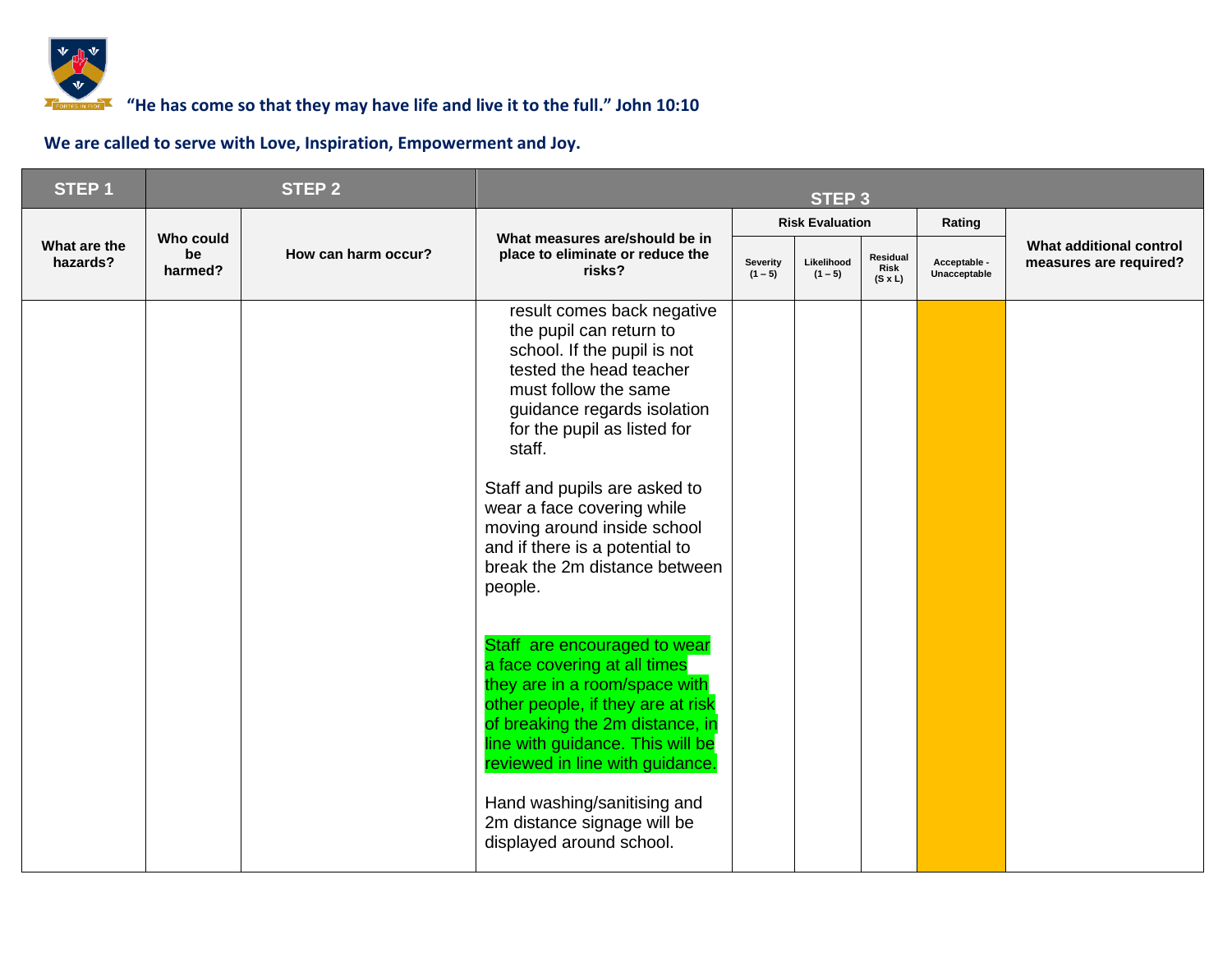

### *<b>F* **6000 TOM** <sup>7</sup> **10000 TOM 10:10 10:10 10:10 10:10 10:10 10:10 10:10 10:10 10:10 10:10 10:10 10:10 10:10 10:10 10:10 10:10 10:10 10:10 10:10 10:10 10:10 10:10 10:10 10:**

| <b>STEP1</b>                                                    |                               | <b>STEP 2</b>                                                                                            | <b>STEP 3</b>                                                                                                                                                                                                                                                                                                                                                                                                                                                                                                                                                                                                                                                                                                                                                                                                      |                              |                         |                                           |                              |                                                                                                                                                                                                                                                                           |  |
|-----------------------------------------------------------------|-------------------------------|----------------------------------------------------------------------------------------------------------|--------------------------------------------------------------------------------------------------------------------------------------------------------------------------------------------------------------------------------------------------------------------------------------------------------------------------------------------------------------------------------------------------------------------------------------------------------------------------------------------------------------------------------------------------------------------------------------------------------------------------------------------------------------------------------------------------------------------------------------------------------------------------------------------------------------------|------------------------------|-------------------------|-------------------------------------------|------------------------------|---------------------------------------------------------------------------------------------------------------------------------------------------------------------------------------------------------------------------------------------------------------------------|--|
|                                                                 |                               |                                                                                                          |                                                                                                                                                                                                                                                                                                                                                                                                                                                                                                                                                                                                                                                                                                                                                                                                                    |                              | <b>Risk Evaluation</b>  |                                           | Rating                       |                                                                                                                                                                                                                                                                           |  |
| What are the<br>hazards?                                        | Who could<br>be<br>harmed?    | How can harm occur?                                                                                      | What measures are/should be in<br>place to eliminate or reduce the<br>risks?                                                                                                                                                                                                                                                                                                                                                                                                                                                                                                                                                                                                                                                                                                                                       | <b>Severity</b><br>$(1 - 5)$ | Likelihood<br>$(1 - 5)$ | Residual<br><b>Risk</b><br>$(S \times L)$ | Acceptable -<br>Unacceptable | What additional control<br>measures are required?                                                                                                                                                                                                                         |  |
| Staff OR<br>Pupil showing<br>symptoms of<br>COVID <sub>19</sub> | All users<br>of the<br>school | Cross contamination or<br>spread of COVID-19<br>amongst staff pupils and<br>other users of the building. | School will provide pedal bins<br>and tissues around the site to<br>support the catch it, bin it<br>initiative.<br>SLT will work with the school<br>cleaning contractors to ensure<br>that the appropriate, enhanced<br>cleaning regime is in place in<br>line with national guidance.<br>School risk assessment will be<br>shared with PFI contractors to<br>ensure their staff are meeting<br>our required standards.<br><b>Staff</b><br>If a member of staff starts<br>$\bullet$<br>showing symptoms of<br>COVID 19 the employee is<br>to leave work as soon as<br>possible and follow<br>government guidance for<br>self-isolation. Once in self-<br>isolation, staff to follow<br>guidance in the staff<br>guidance handbook and<br>arrange for a PCR test.<br>Records of who the staff<br>member has been in | 4                            | $\overline{2}$          | 8                                         | <b>Medium</b><br><b>risk</b> | The current situation is<br>constantly changing. It<br>is therefore strongly<br>recommended that the<br>COVID-19 update.<br>Website is visited daily<br>to check adequacy of<br>current control<br>measures.<br>Suspected case flow<br>diagram - In Knowsley<br>guidance. |  |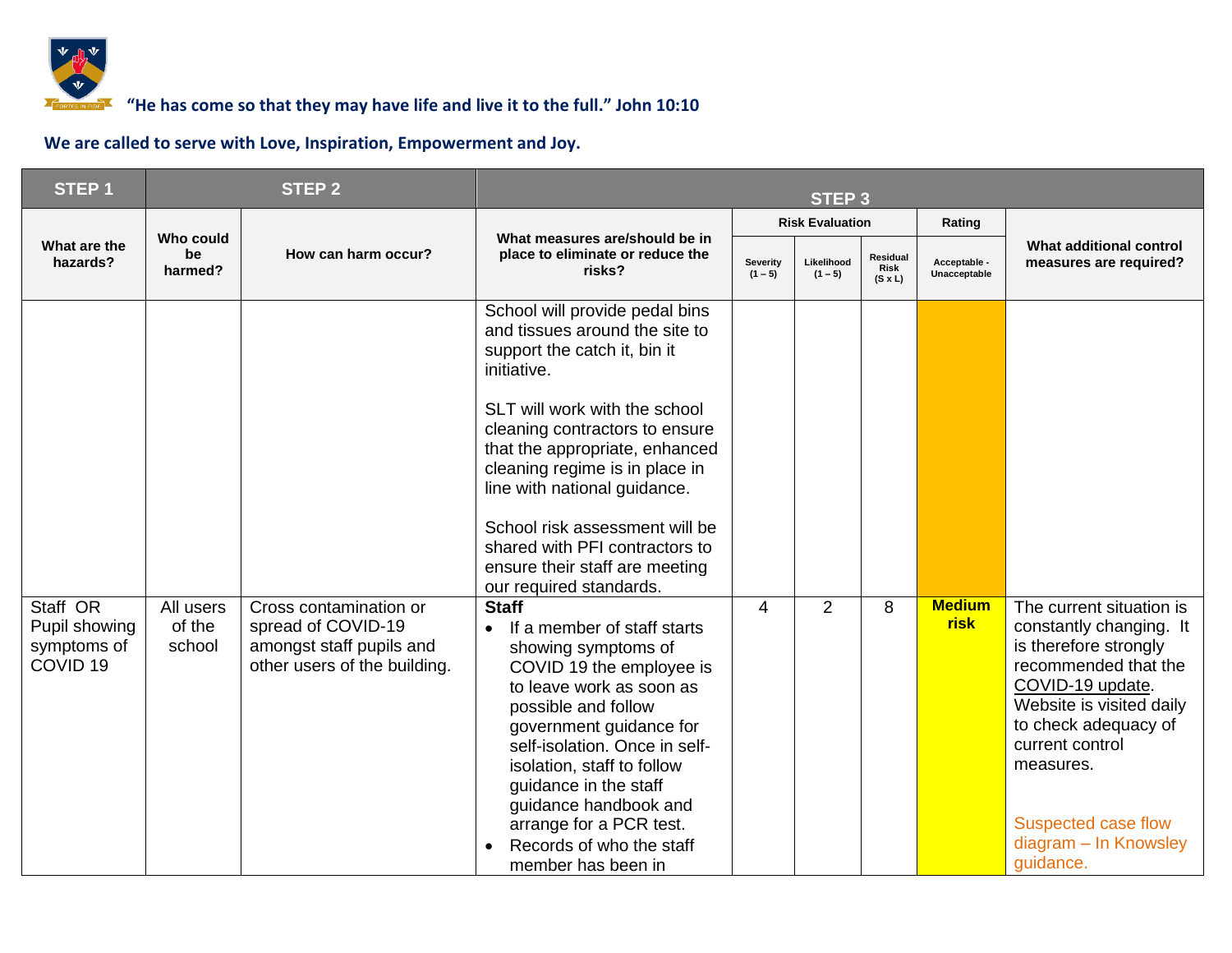

### *<b>F* **6000 TOM** <sup>7</sup> **10000 TOM 10:10 10:10 10:10 10:10 10:10 10:10 10:10 10:10 10:10 10:10 10:10 10:10 10:10 10:10 10:10 10:10 10:10 10:10 10:10 10:10 10:10 10:10 10:10 10:**

| STEP <sub>1</sub>        |                            | <b>STEP 2</b>       |                                                                                                                                                                                                                                                                                                                                                                                                                                                                                                                                                                                                                                                                                                                                                                                                              | <b>STEP 3</b>         |                         |                                           |                              |                                                                                                                                                                                                                         |  |  |
|--------------------------|----------------------------|---------------------|--------------------------------------------------------------------------------------------------------------------------------------------------------------------------------------------------------------------------------------------------------------------------------------------------------------------------------------------------------------------------------------------------------------------------------------------------------------------------------------------------------------------------------------------------------------------------------------------------------------------------------------------------------------------------------------------------------------------------------------------------------------------------------------------------------------|-----------------------|-------------------------|-------------------------------------------|------------------------------|-------------------------------------------------------------------------------------------------------------------------------------------------------------------------------------------------------------------------|--|--|
|                          |                            |                     |                                                                                                                                                                                                                                                                                                                                                                                                                                                                                                                                                                                                                                                                                                                                                                                                              |                       | <b>Risk Evaluation</b>  |                                           | Rating                       |                                                                                                                                                                                                                         |  |  |
| What are the<br>hazards? | Who could<br>be<br>harmed? | How can harm occur? | What measures are/should be in<br>place to eliminate or reduce the<br>risks?                                                                                                                                                                                                                                                                                                                                                                                                                                                                                                                                                                                                                                                                                                                                 | Severity<br>$(1 - 5)$ | Likelihood<br>$(1 - 5)$ | Residual<br><b>Risk</b><br>$(S \times L)$ | Acceptable -<br>Unacceptable | What additional control<br>measures are required?                                                                                                                                                                       |  |  |
|                          |                            |                     | contact with will be noted.<br>Record of where the staff<br>member has been will be<br>noted.<br>If staff are tested and the<br>$\bullet$<br>test comes back negative<br>staff can arrange to return<br>to work by calling Matthew<br>Stankiewicz. As per the<br>guidance in the staff<br>handbook.<br>If staff are tested and it<br>$\bullet$<br>comes back positive staff to<br>stay in isolation until free of<br>fever, feeling well enough<br>and a minimum of 10 days<br>have elapsed since the first<br>onset of symptoms. Staff<br>must inform Matthew<br>Stankiewicz of their test<br>result and when they are<br>due to return to work. They<br>will continue to work from<br>home during their self<br>isolation if well enough to<br>do so.<br>If staff do not have access<br>to a COVID 19 test |                       |                         |                                           |                              | Self isolation letter pupil<br>Self isolation letter staff<br><b>Knowsley Schools</b><br>COVID 19 guidance<br>Staff guidance<br>handbook<br>Staff and pupil<br>timetables.<br>Key information for<br>pupils and parents |  |  |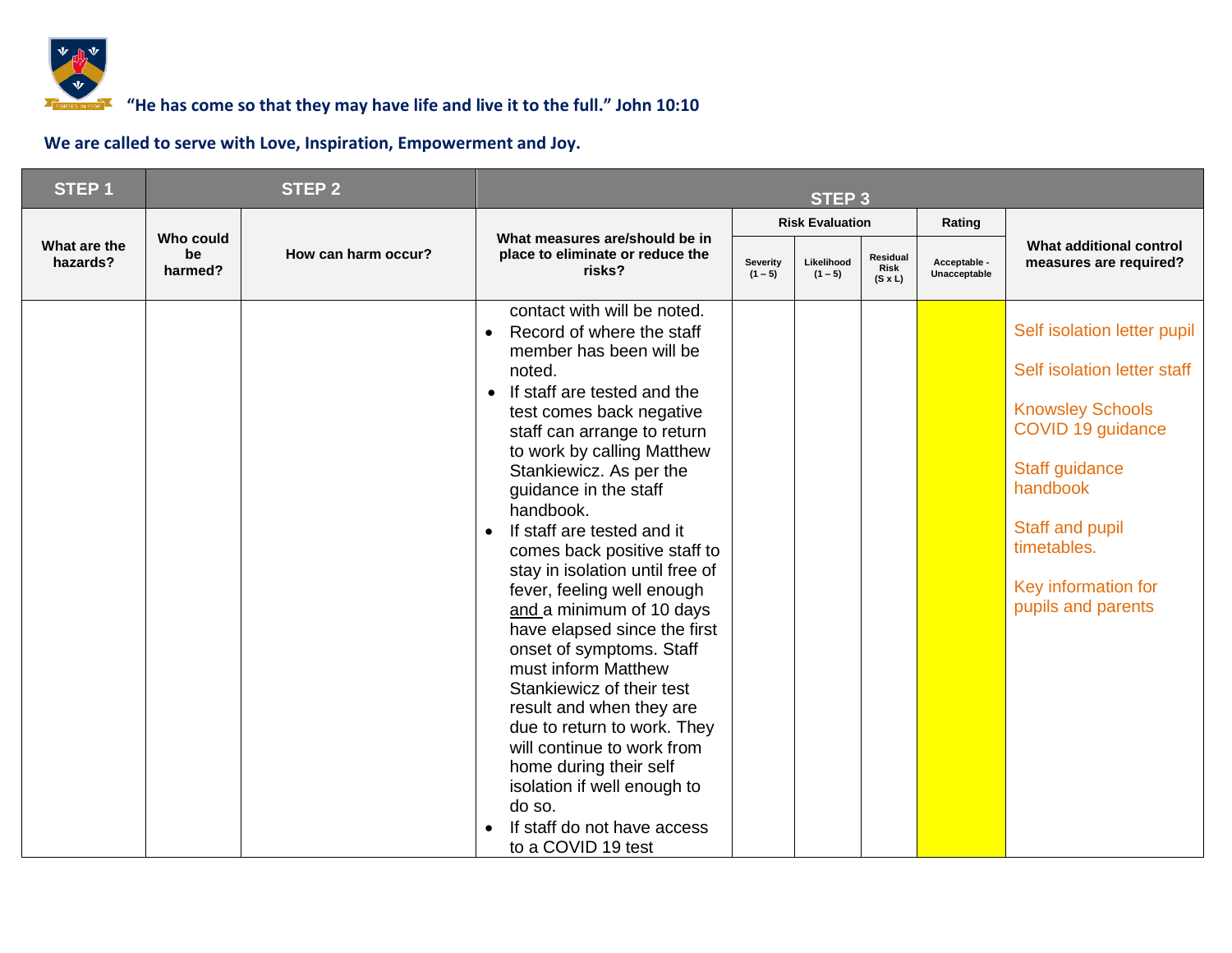

| STEP <sub>1</sub>        |                            | <b>STEP 2</b>       | <b>STEP 3</b>                                                                                                                                                                                                                                                                                                                                                                                                                                                                                                                                                                                                                                                                                                                                                                                                                                                    |                       |                         |                                    |                              |                                                   |  |
|--------------------------|----------------------------|---------------------|------------------------------------------------------------------------------------------------------------------------------------------------------------------------------------------------------------------------------------------------------------------------------------------------------------------------------------------------------------------------------------------------------------------------------------------------------------------------------------------------------------------------------------------------------------------------------------------------------------------------------------------------------------------------------------------------------------------------------------------------------------------------------------------------------------------------------------------------------------------|-----------------------|-------------------------|------------------------------------|------------------------------|---------------------------------------------------|--|
|                          |                            |                     |                                                                                                                                                                                                                                                                                                                                                                                                                                                                                                                                                                                                                                                                                                                                                                                                                                                                  |                       | <b>Risk Evaluation</b>  |                                    | Rating                       |                                                   |  |
| What are the<br>hazards? | Who could<br>be<br>harmed? | How can harm occur? | What measures are/should be in<br>place to eliminate or reduce the<br>risks?                                                                                                                                                                                                                                                                                                                                                                                                                                                                                                                                                                                                                                                                                                                                                                                     | Severity<br>$(1 - 5)$ | Likelihood<br>$(1 - 5)$ | Residual<br>Risk<br>$(S \times L)$ | Acceptable -<br>Unacceptable | What additional control<br>measures are required? |  |
|                          |                            |                     | employee told not to return<br>to work until free of fever,<br>feeling well enough and a<br>minimum of 10 days have<br>elapsed since the first onset<br>of symptoms. In these<br>circumstances school may<br>be able to provide staff with<br>home testing kit. Staff must<br>inform Matthew Stankiewicz<br>of their absence and when<br>they are due to return to<br>work.<br>Employee must inform<br>$\bullet$<br>Matthew Stankiewicz of<br>their test result. Who will<br>inform the Headteacher.<br>If the staff member is tested<br>$\bullet$<br>positive, the Headteacher<br>will inform the local public<br>health team and a decision<br>will be made as to if an<br><b>Outbreak Control Team</b><br>(OCT) will be formed. The<br>OCT will then lead the<br>decision making process.<br>If the any member of staff<br>$\bullet$<br>are confirmed to have |                       |                         |                                    |                              |                                                   |  |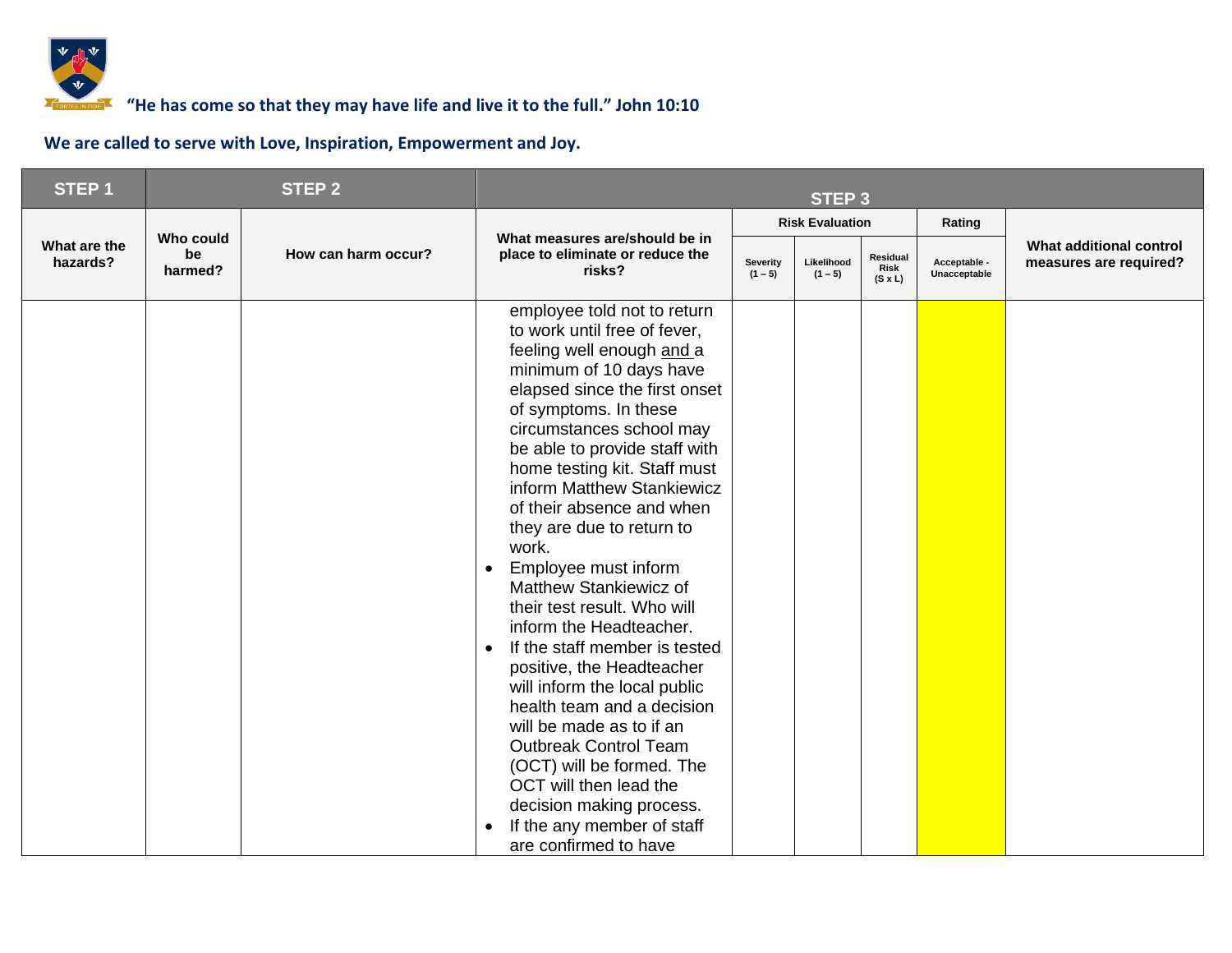

| STEP <sub>1</sub>        |                            | <b>STEP 2</b>       | <b>STEP 3</b>                                                                                                                                                                                                                                                                                                                                                                                                                                                                                                                                                                                                                                                                        |                       |                         |                                    |                              |                                                   |  |
|--------------------------|----------------------------|---------------------|--------------------------------------------------------------------------------------------------------------------------------------------------------------------------------------------------------------------------------------------------------------------------------------------------------------------------------------------------------------------------------------------------------------------------------------------------------------------------------------------------------------------------------------------------------------------------------------------------------------------------------------------------------------------------------------|-----------------------|-------------------------|------------------------------------|------------------------------|---------------------------------------------------|--|
|                          |                            |                     |                                                                                                                                                                                                                                                                                                                                                                                                                                                                                                                                                                                                                                                                                      |                       | <b>Risk Evaluation</b>  |                                    | Rating                       |                                                   |  |
| What are the<br>hazards? | Who could<br>be<br>harmed? | How can harm occur? | What measures are/should be in<br>place to eliminate or reduce the<br>risks?                                                                                                                                                                                                                                                                                                                                                                                                                                                                                                                                                                                                         | Severity<br>$(1 - 5)$ | Likelihood<br>$(1 - 5)$ | Residual<br>Risk<br>$(S \times L)$ | Acceptable -<br>Unacceptable | What additional control<br>measures are required? |  |
|                          |                            |                     | COVID 19 they must self-<br>isolate for 10 days.<br>If any member of staff<br>$\bullet$<br>immediate family/household<br>are confirmed to have<br>COVID 19 they must self-<br>isolate for 10 days.<br>Employee must inform<br>Matthew Stankiewicz of<br>their instruction to self<br>isolate and continue to work<br>from home if well enough to<br>do so.<br>Staff instructed to self<br>$\bullet$<br>isolate by test and<br>trace or the NHS App<br>must do so. Employee<br>must inform Matthew<br>Stankiewicz of their<br>instruction to self<br>isolate and continue to<br>work from home if well<br>enough to do so.<br><b>Pupils</b><br>If a pupil starts showing<br>$\bullet$ |                       |                         |                                    |                              |                                                   |  |
|                          |                            |                     | symptoms of COVID 19<br>while in school the pupil will                                                                                                                                                                                                                                                                                                                                                                                                                                                                                                                                                                                                                               |                       |                         |                                    |                              |                                                   |  |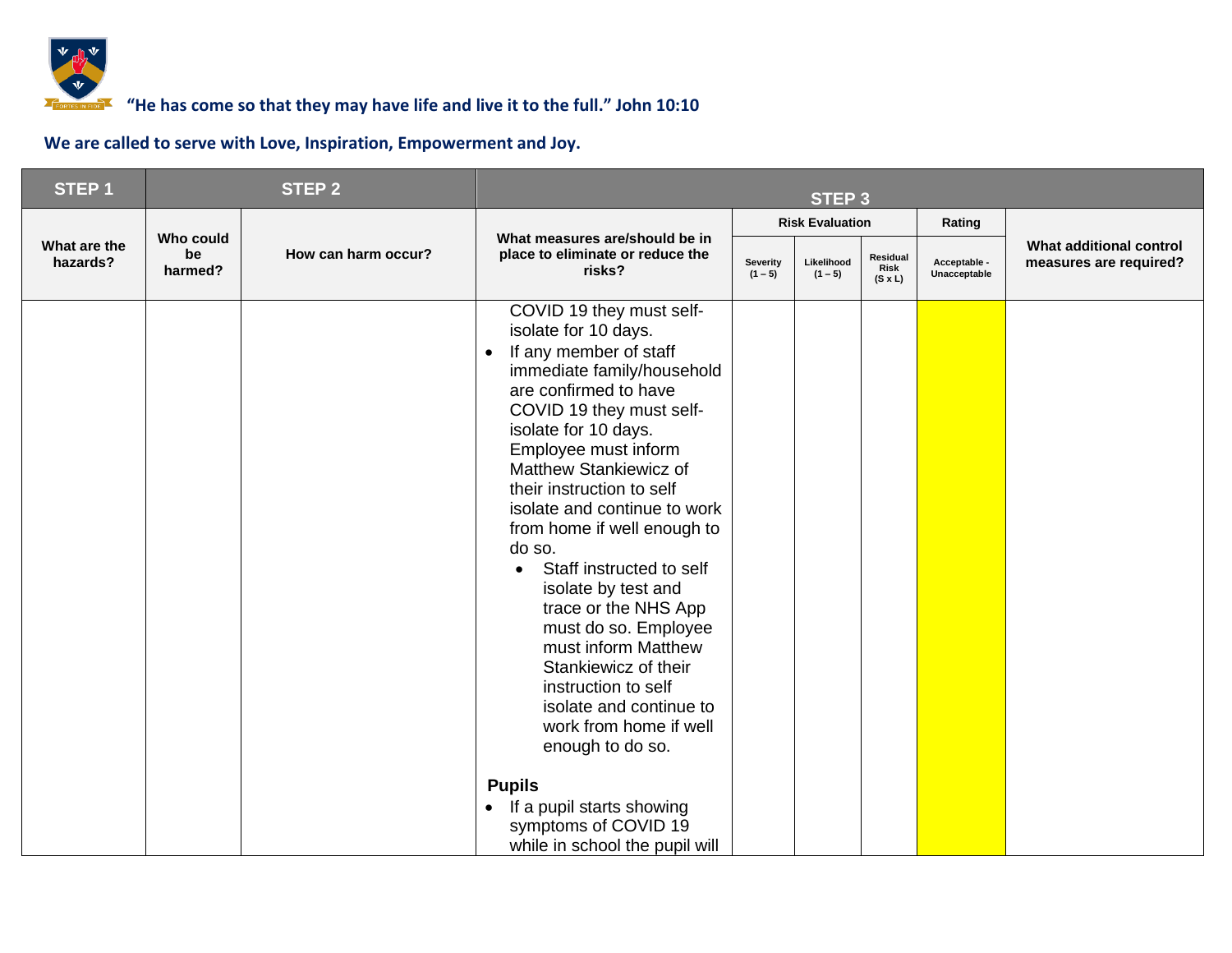

| STEP <sub>1</sub>        |                            | <b>STEP 2</b><br><b>STEP 3</b> |                                                                                                                                                                                                                                                                                                                                                                                                                                                                                                                                                                                                                                                                                                                                                                                                                                |                       |                         |                                    |                              |                                                   |
|--------------------------|----------------------------|--------------------------------|--------------------------------------------------------------------------------------------------------------------------------------------------------------------------------------------------------------------------------------------------------------------------------------------------------------------------------------------------------------------------------------------------------------------------------------------------------------------------------------------------------------------------------------------------------------------------------------------------------------------------------------------------------------------------------------------------------------------------------------------------------------------------------------------------------------------------------|-----------------------|-------------------------|------------------------------------|------------------------------|---------------------------------------------------|
|                          |                            |                                |                                                                                                                                                                                                                                                                                                                                                                                                                                                                                                                                                                                                                                                                                                                                                                                                                                |                       | <b>Risk Evaluation</b>  |                                    | Rating                       |                                                   |
| What are the<br>hazards? | Who could<br>be<br>harmed? | How can harm occur?            | What measures are/should be in<br>place to eliminate or reduce the<br>risks?                                                                                                                                                                                                                                                                                                                                                                                                                                                                                                                                                                                                                                                                                                                                                   | Severity<br>$(1 - 5)$ | Likelihood<br>$(1 - 5)$ | Residual<br>Risk<br>$(S \times L)$ | Acceptable -<br>Unacceptable | What additional control<br>measures are required? |
|                          |                            |                                | be isolated and the parent<br>or guardian will be<br>contacted to pick the pupil<br>up.<br>If COVID -19 is suspected<br>$\bullet$<br>staff in close contact have<br>been instructed to wear the<br>appropriate PPE, as<br>indicated in the PPE<br>guidance.<br>When the pupil has left the<br>$\bullet$<br>school the room they were<br>in will be closed until it is<br>cleaned.<br>Records of who the pupil<br>$\bullet$<br>has been in contact with will<br>be noted.<br>Record of where the pupil<br>$\bullet$<br>has been will be noted.<br>If the pupil is tested<br>$\bullet$<br>positive, the Headteacher<br>will inform the local public<br>health team and a decision<br>will be made as to if an<br><b>Outbreak Control Team</b><br>(OCT) will be formed. The<br>OCT will then lead the<br>decision making process. |                       |                         |                                    |                              |                                                   |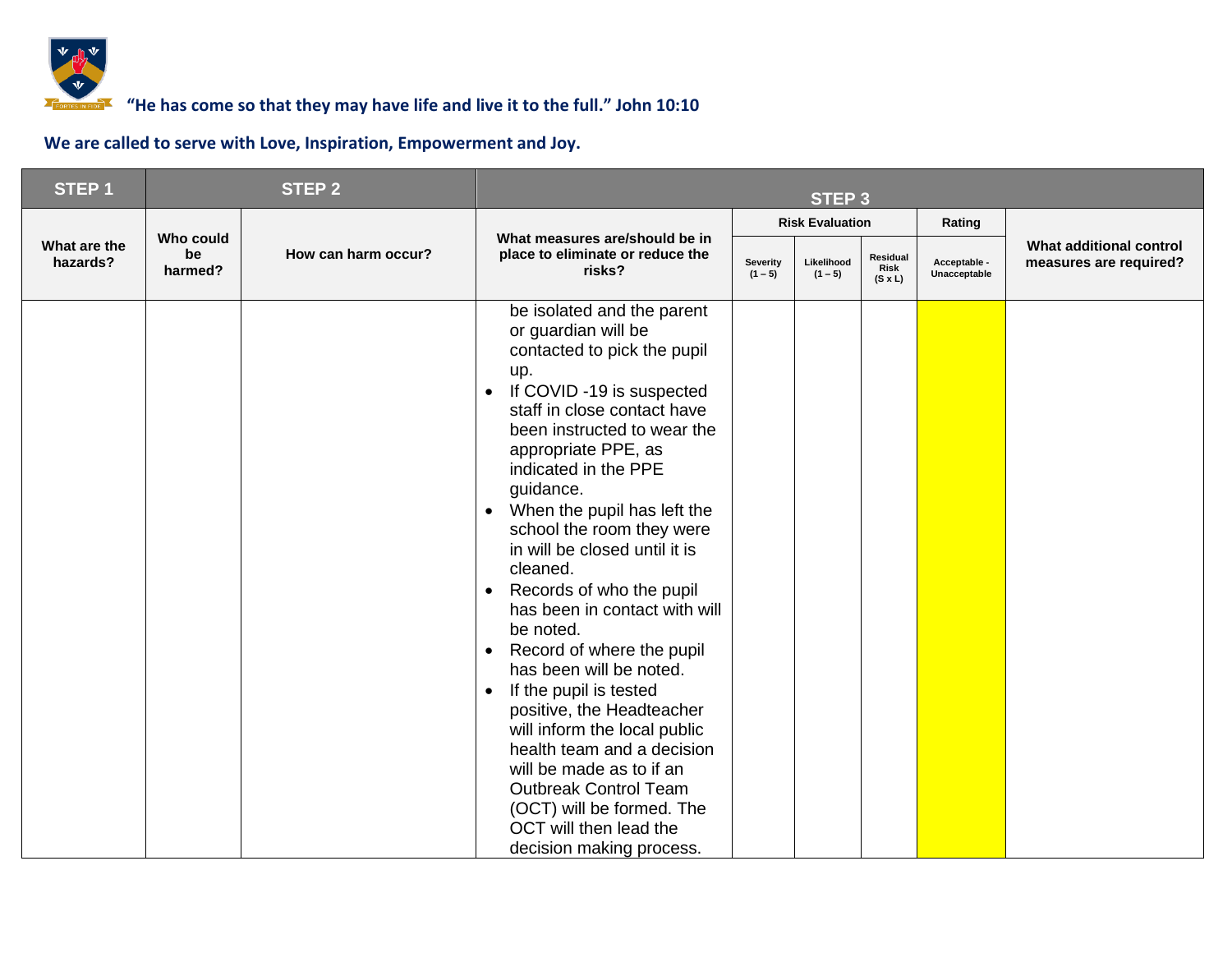

| STEP <sub>1</sub>                        |                               | <b>STEP 2</b>                                                                                                                                                                                                                                                                                                                                                                                                                             |                                                                                                                                                                                                                                                                                                                                                                                                                                                                                                                             |                       | <b>STEP 3</b>           |                                           |                              |                                                                                                                                      |
|------------------------------------------|-------------------------------|-------------------------------------------------------------------------------------------------------------------------------------------------------------------------------------------------------------------------------------------------------------------------------------------------------------------------------------------------------------------------------------------------------------------------------------------|-----------------------------------------------------------------------------------------------------------------------------------------------------------------------------------------------------------------------------------------------------------------------------------------------------------------------------------------------------------------------------------------------------------------------------------------------------------------------------------------------------------------------------|-----------------------|-------------------------|-------------------------------------------|------------------------------|--------------------------------------------------------------------------------------------------------------------------------------|
|                                          |                               |                                                                                                                                                                                                                                                                                                                                                                                                                                           |                                                                                                                                                                                                                                                                                                                                                                                                                                                                                                                             |                       | <b>Risk Evaluation</b>  |                                           | Rating                       |                                                                                                                                      |
| What are the<br>hazards?                 | Who could<br>be<br>harmed?    | How can harm occur?                                                                                                                                                                                                                                                                                                                                                                                                                       | What measures are/should be in<br>place to eliminate or reduce the<br>risks?                                                                                                                                                                                                                                                                                                                                                                                                                                                | Severity<br>$(1 - 5)$ | Likelihood<br>$(1 - 5)$ | Residual<br><b>Risk</b><br>$(S \times L)$ | Acceptable -<br>Unacceptable | What additional control<br>measures are required?                                                                                    |
|                                          |                               |                                                                                                                                                                                                                                                                                                                                                                                                                                           | The pupil is allowed back in<br>school following a test result<br>that shows negative or<br>following a period of<br>isolation as indicated<br>above. The SLT team<br>Leader for that year group<br>will coordinate contact with<br>the family throughout this<br>period.                                                                                                                                                                                                                                                   |                       |                         |                                           |                              |                                                                                                                                      |
| Controlling<br>the spread of<br>COVID-19 | All users<br>of the<br>school | COVID-19 is transmitted by<br>inhalation or ingestion in the<br>same way that normal<br>seasonal flu is transmitted.<br><b>Contact:</b> By hand to<br>face/mouth/nose/eye.<br><b>Droplet:</b> By coughing and<br>sneezing and aerosol<br>droplets being inhaled<br>Airborne: Fine droplets may<br>stay in the air longer and<br>spread the infection without<br>close contact<br>Reducing contact through<br>restructuring the school day | All staff and pupils have<br>$\bullet$<br>been offered/provided with<br>Covid 19 Lateral Flow<br>Home Testing Kits and<br>asked to test twice per<br>week until further notice.<br>Year groups and V Pods<br>will operate as a 'bubble'<br>and not cross over bubbles.<br>Pupils in the PLC will<br>$\bullet$<br>remain as a distinct bubble.<br>Staff will move between<br>pupil bubbles to enable the<br>taught curriculum.<br>Students will enter and exit<br>$\bullet$<br>the building through<br>identified year group | 4                     | $\mathbf{2}$            | 8                                         | <b>Medium</b><br><b>risk</b> | <b>Pupil and Staff</b><br>timetables<br>DFE face covering<br>guidance<br><b>Knowsley Music</b><br><b>Service Risk</b><br>Assessment. |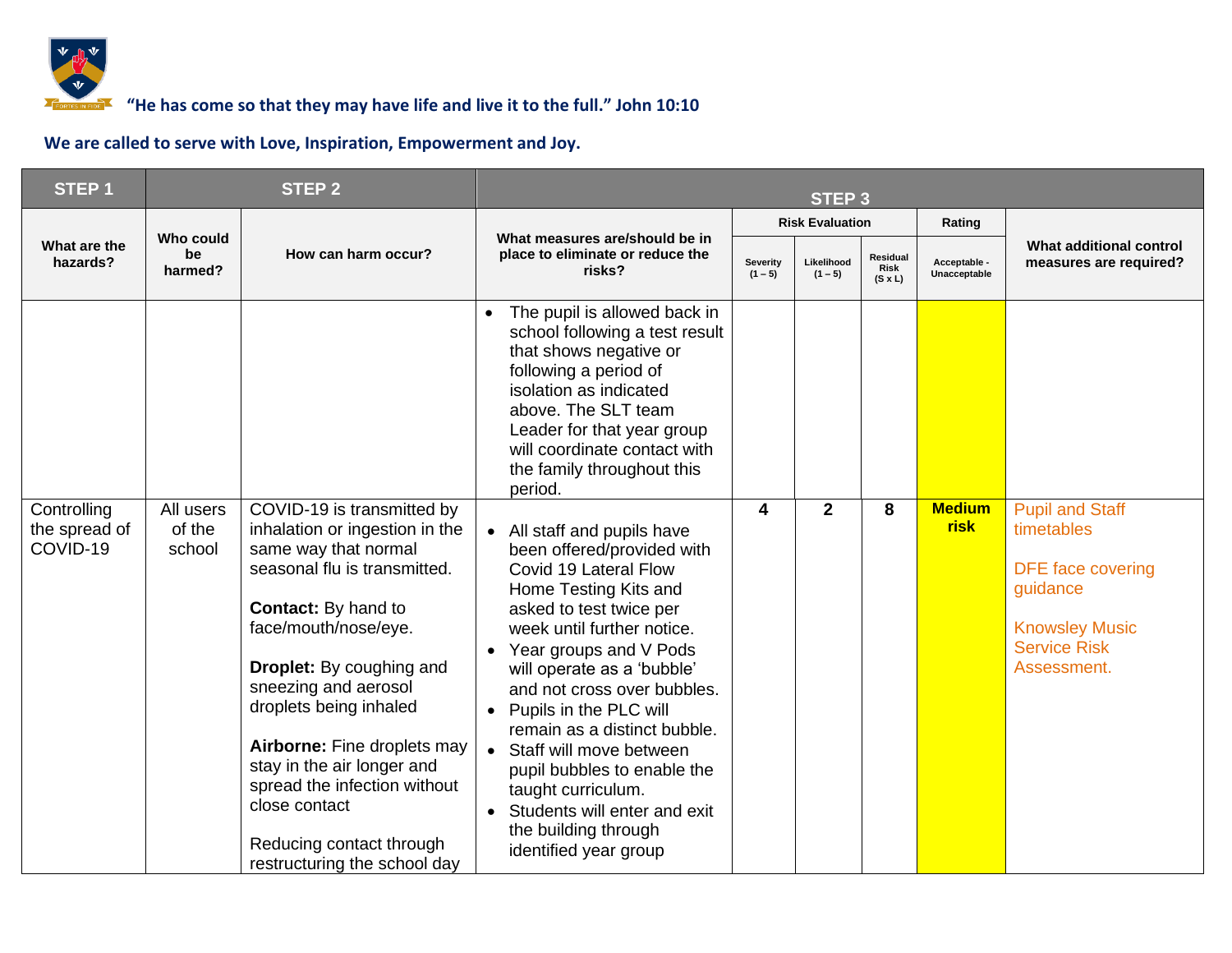

| STEP <sub>1</sub>        |                            | <b>STEP 2</b>             | <b>STEP 3</b>                                                                                                                                                                                                                                                                                                                                                                                                                                                                                                                                                                                                                                                                                                                                                                                                                                        |                              |                         |                                    |                              |                                                   |
|--------------------------|----------------------------|---------------------------|------------------------------------------------------------------------------------------------------------------------------------------------------------------------------------------------------------------------------------------------------------------------------------------------------------------------------------------------------------------------------------------------------------------------------------------------------------------------------------------------------------------------------------------------------------------------------------------------------------------------------------------------------------------------------------------------------------------------------------------------------------------------------------------------------------------------------------------------------|------------------------------|-------------------------|------------------------------------|------------------------------|---------------------------------------------------|
|                          |                            |                           |                                                                                                                                                                                                                                                                                                                                                                                                                                                                                                                                                                                                                                                                                                                                                                                                                                                      |                              | <b>Risk Evaluation</b>  |                                    | Rating                       |                                                   |
| What are the<br>hazards? | Who could<br>be<br>harmed? | How can harm occur?       | What measures are/should be in<br>place to eliminate or reduce the<br>risks?                                                                                                                                                                                                                                                                                                                                                                                                                                                                                                                                                                                                                                                                                                                                                                         | <b>Severity</b><br>$(1 - 5)$ | Likelihood<br>$(1 - 5)$ | Residual<br>Risk<br>$(S \times L)$ | Acceptable -<br>Unacceptable | What additional control<br>measures are required? |
|                          |                            | and lay out of the school | entry/exit points, sanitising<br>hands on arrival and before<br>they leave adhering to the<br>2m social distancing rule.<br>The school day will start at<br>the same time for all pupils,<br>who will wait outside in their<br>year group zone or in the<br>atrium at a 2m distance<br>from each other. This will<br>be supervised by staff from<br>8.30am<br>The end of the day will have<br>$\bullet$<br>a staggered finished<br>managed by SLT.<br><b>Peripatetic Music lessons</b><br>$\bullet$<br>will adhere to the Knowsley<br>Music Service risk<br>assessment.<br>All classrooms and teaching<br>$\bullet$<br>zones will have forward<br>facing desks, or appropriate<br>control measures if this is<br>not possible.<br>Staff rooms and offices<br>$\bullet$<br>have been assessed for<br>staff to use keeping social<br>distancing rules. |                              |                         |                                    |                              |                                                   |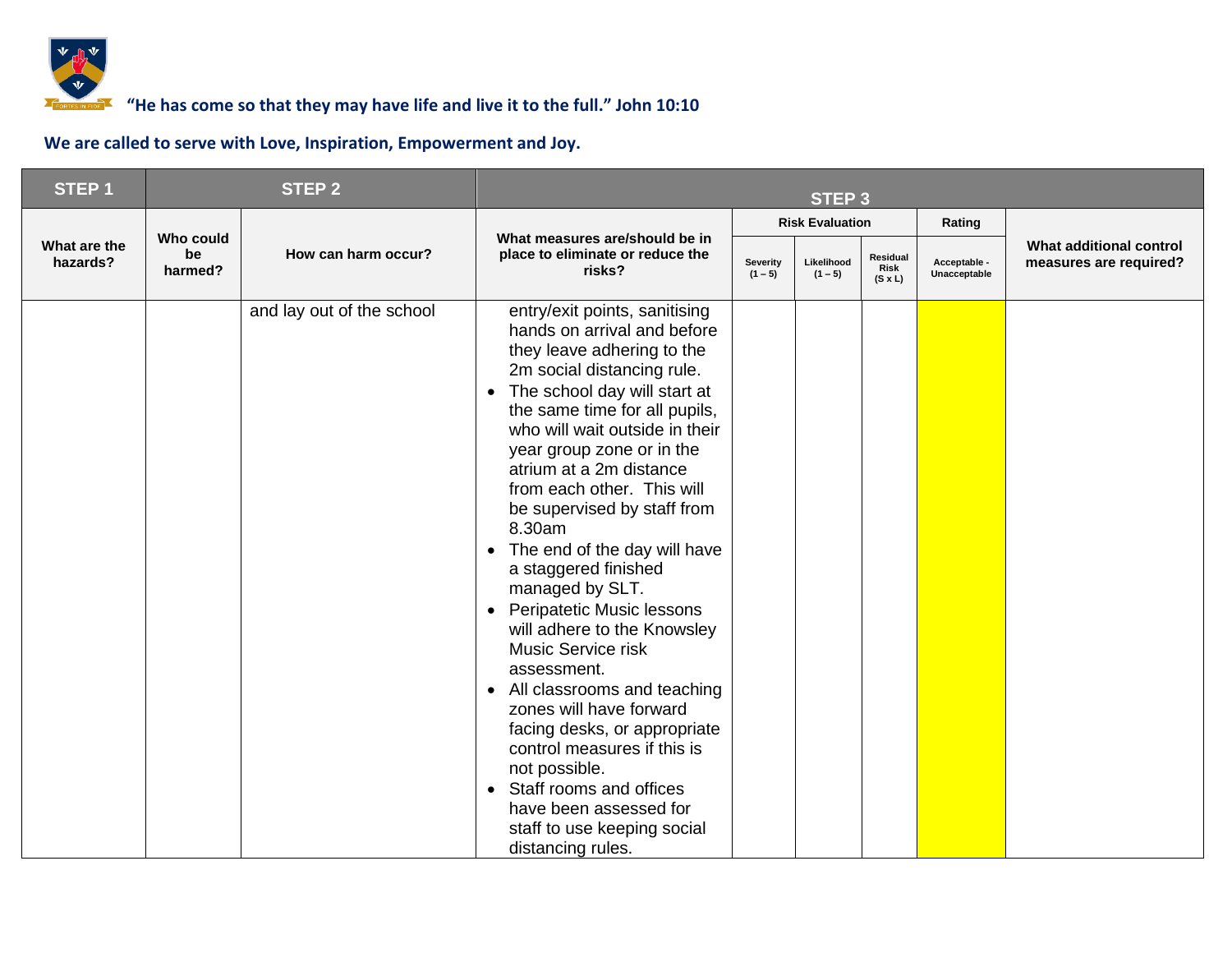

| <b>STEP1</b>             |                            | <b>STEP 2</b>       | <b>STEP 3</b>                                                                                                                                                                                                                                                                                                                                                                                                                                                                                                                                                                                                                                                                                                                                                                                                       |                              |                         |                                           |                              |                                                   |
|--------------------------|----------------------------|---------------------|---------------------------------------------------------------------------------------------------------------------------------------------------------------------------------------------------------------------------------------------------------------------------------------------------------------------------------------------------------------------------------------------------------------------------------------------------------------------------------------------------------------------------------------------------------------------------------------------------------------------------------------------------------------------------------------------------------------------------------------------------------------------------------------------------------------------|------------------------------|-------------------------|-------------------------------------------|------------------------------|---------------------------------------------------|
|                          |                            |                     |                                                                                                                                                                                                                                                                                                                                                                                                                                                                                                                                                                                                                                                                                                                                                                                                                     |                              | <b>Risk Evaluation</b>  |                                           | Rating                       |                                                   |
| What are the<br>hazards? | Who could<br>be<br>harmed? | How can harm occur? | What measures are/should be in<br>place to eliminate or reduce the<br>risks?                                                                                                                                                                                                                                                                                                                                                                                                                                                                                                                                                                                                                                                                                                                                        | <b>Severity</b><br>$(1 - 5)$ | Likelihood<br>$(1 - 5)$ | Residual<br><b>Risk</b><br>$(S \times L)$ | Acceptable -<br>Unacceptable | What additional control<br>measures are required? |
|                          |                            |                     | • Access and egress routes<br>are clear of desks.<br>• All pupils who are eligible<br>will continue to receive a<br>free school meal daily.<br>(grab bag). Pupils entitled to<br>a FSM will receive voucher<br>if they need to self isolate<br>during term time.<br>• Pupils can bring a packed<br>lunch and a bottled drink to<br>school. Water fountains are<br>not available.<br>Meal payment will be made<br>$\bullet$<br>via parent pay.<br>In line with published<br>guidance pupils and staff<br>are asked to wear a face<br>covering NOT a visor<br>moving around the site.<br>Staff and visitors are asked<br>to wear a face covering any<br>time there is a risk of<br>breaking the 2m distance<br>with another person In line<br>with government guidance.<br>Face coverings are no<br>longer advised in |                              |                         |                                           |                              |                                                   |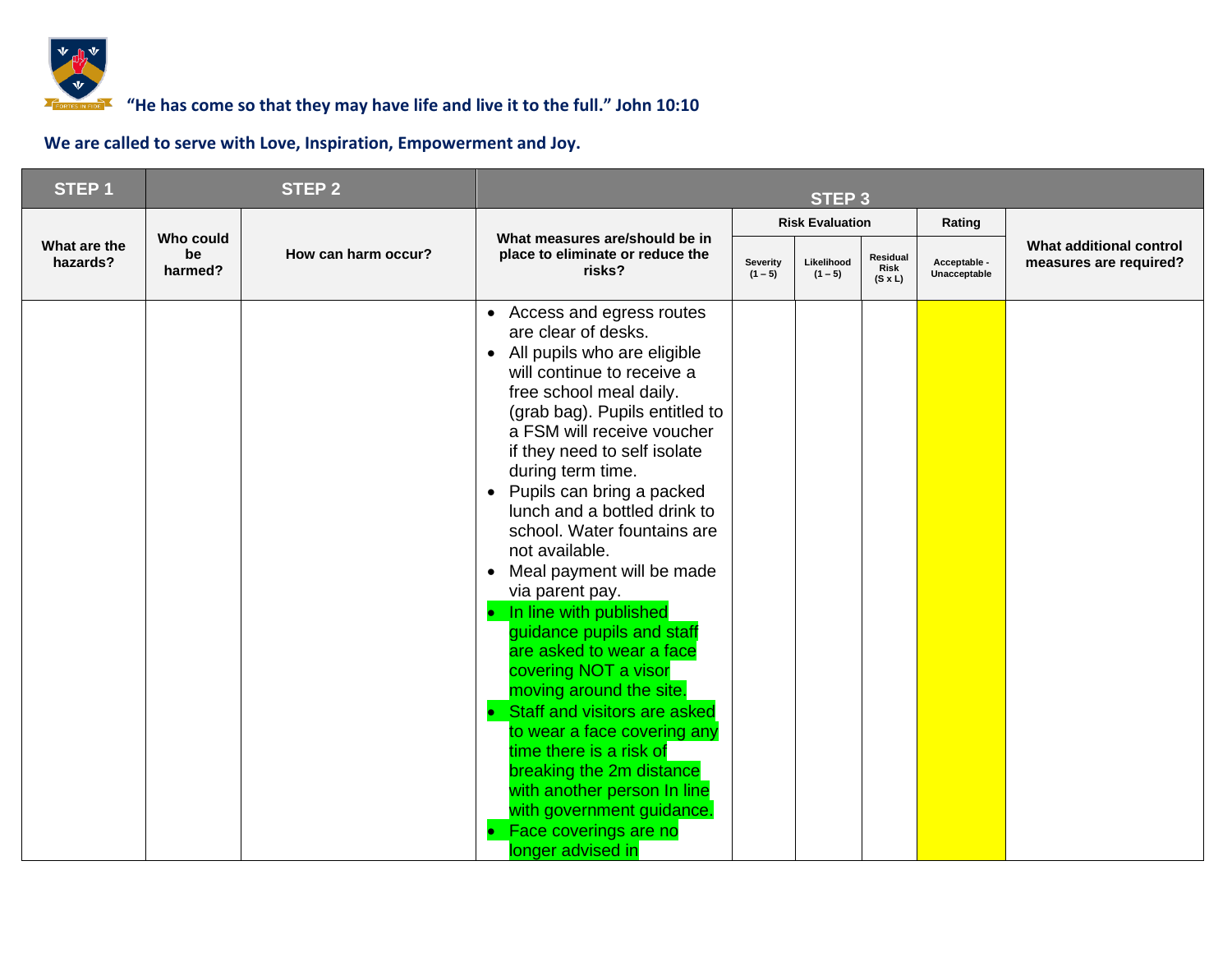

| <b>STEP1</b>                             |                               | <b>STEP 2</b>                                                        |                                                                                                                                                                                                                                                                                                                                                                                                                                                                                                                                                                                                                                                                                                                 | <b>STEP 3</b>         |                         |                                           |                              |                                                                  |
|------------------------------------------|-------------------------------|----------------------------------------------------------------------|-----------------------------------------------------------------------------------------------------------------------------------------------------------------------------------------------------------------------------------------------------------------------------------------------------------------------------------------------------------------------------------------------------------------------------------------------------------------------------------------------------------------------------------------------------------------------------------------------------------------------------------------------------------------------------------------------------------------|-----------------------|-------------------------|-------------------------------------------|------------------------------|------------------------------------------------------------------|
|                                          |                               |                                                                      |                                                                                                                                                                                                                                                                                                                                                                                                                                                                                                                                                                                                                                                                                                                 |                       | <b>Risk Evaluation</b>  |                                           | Rating                       |                                                                  |
| What are the<br>hazards?                 | Who could<br>be<br>harmed?    | How can harm occur?                                                  | What measures are/should be in<br>place to eliminate or reduce the<br>risks?                                                                                                                                                                                                                                                                                                                                                                                                                                                                                                                                                                                                                                    | Severity<br>$(1 - 5)$ | Likelihood<br>$(1 - 5)$ | Residual<br><b>Risk</b><br>$(S \times L)$ | Acceptable -<br>Unacceptable | What additional control<br>measures are required?                |
|                                          |                               |                                                                      | classrooms, any member of<br>staff or pupil who wishes to<br>wear a face covering in a<br>classroom will be supported<br>to do so.<br>Pupils and staff who are<br>$\bullet$<br>exempt from wearing a face<br>covering for medical<br>reasons or need to wear a<br>face covering for medical<br>reasons should make Mrs<br>Wilson or the relevant<br>Pastoral team aware of this.<br>In line with guidance staff<br>$\bullet$<br>and pupils will be asked to<br>provide their own face<br>covering. A small supply will<br>be held by school in case of<br>an emergency situation.<br>Anyone on site is asked to<br>$\bullet$<br>observe the hands, face,<br>space guidance and the<br>catch it bin it guidance. |                       |                         |                                           |                              |                                                                  |
| Controlling<br>the spread of<br>COVID-19 | All users<br>of the<br>school | Reducing contact through<br>reducing access to the<br>school grounds | Drop off will be in the usual<br>designated car drop off<br>zone. The path into school<br>from the road is wide and<br>long enough to ensure 2m                                                                                                                                                                                                                                                                                                                                                                                                                                                                                                                                                                 | 4                     | $\overline{2}$          | 8                                         | <b>Medium</b><br><b>risk</b> | <b>Request to Engie</b><br>regarding contractors<br>Line marking |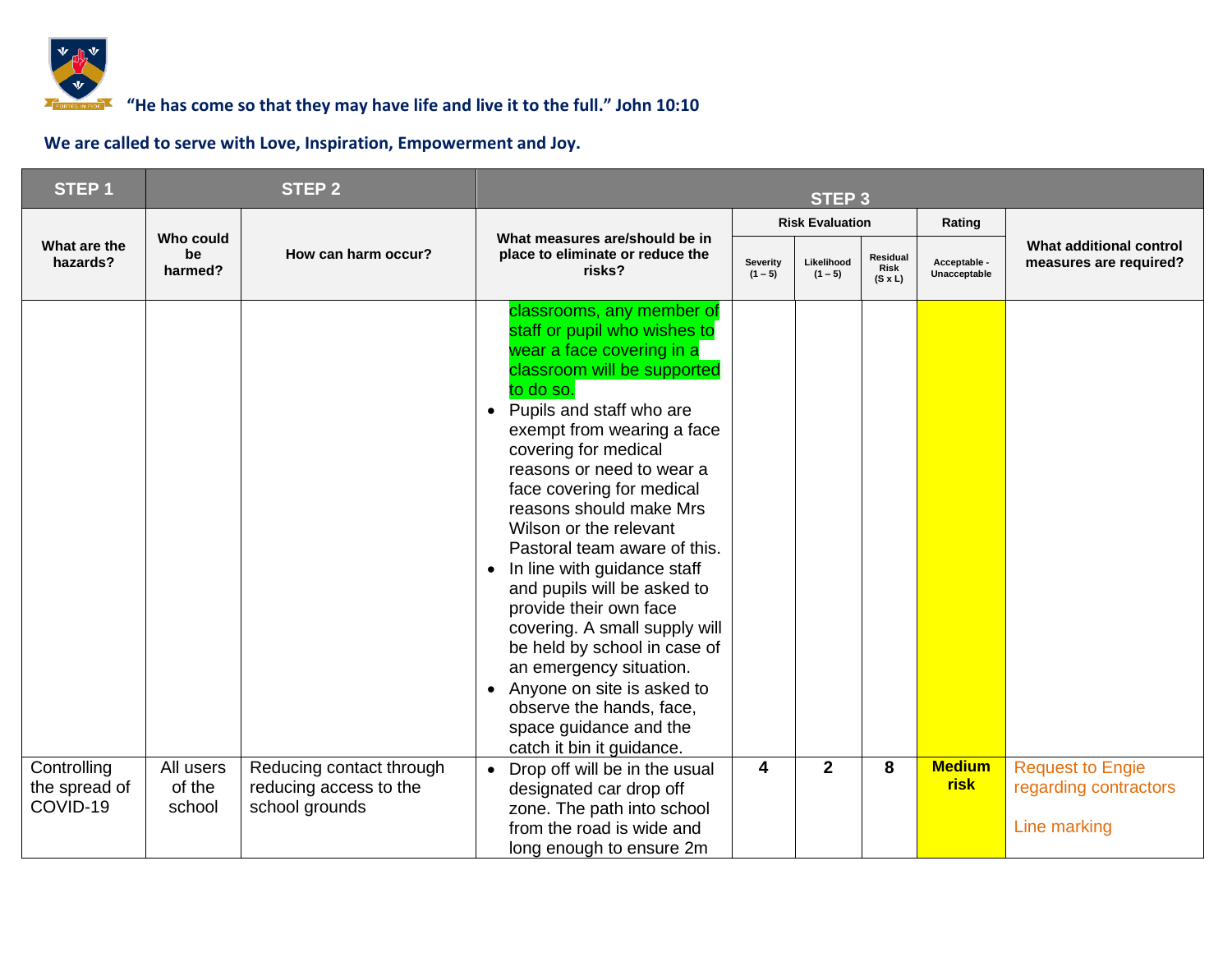

| STEP <sub>1</sub>        |                            | <b>STEP 2</b>       |                                                                                                                                                                                                                                                                                                                                                                                                                                                                                                                                                                                                                                                                                                                                                                                                                                                  |                       | <b>STEP 3</b>           |                                    |                              |                                                   |
|--------------------------|----------------------------|---------------------|--------------------------------------------------------------------------------------------------------------------------------------------------------------------------------------------------------------------------------------------------------------------------------------------------------------------------------------------------------------------------------------------------------------------------------------------------------------------------------------------------------------------------------------------------------------------------------------------------------------------------------------------------------------------------------------------------------------------------------------------------------------------------------------------------------------------------------------------------|-----------------------|-------------------------|------------------------------------|------------------------------|---------------------------------------------------|
|                          |                            |                     |                                                                                                                                                                                                                                                                                                                                                                                                                                                                                                                                                                                                                                                                                                                                                                                                                                                  |                       | <b>Risk Evaluation</b>  |                                    | Rating                       |                                                   |
| What are the<br>hazards? | Who could<br>be<br>harmed? | How can harm occur? | What measures are/should be in<br>place to eliminate or reduce the<br>risks?                                                                                                                                                                                                                                                                                                                                                                                                                                                                                                                                                                                                                                                                                                                                                                     | Severity<br>$(1 - 5)$ | Likelihood<br>$(1 - 5)$ | Residual<br>Risk<br>$(S \times L)$ | Acceptable -<br>Unacceptable | What additional control<br>measures are required? |
|                          |                            |                     | social distancing.<br>Parents/carers and visitors<br>$\bullet$<br>to school site are asked to<br>wear a face covering. If they<br>arrive in reception without<br>one they will be asked to<br>wear one (provided) before<br>they are allowed further into<br>the building.<br>2m distance markers will be<br>marked on the ground<br>outside and inside the<br>building in relevant<br>locations.<br>Social distancing, and<br>$\bullet$<br>hygiene signage will be<br>displayed around the site.<br>School meetings with<br>$\bullet$<br>staff/stakeholders not based<br>in school will take place<br>over the phone or via<br>conference call where<br>possible. Permission for on-<br>site meetings will need to<br>be sought from Mr. Harrison<br>or Mrs Brahms.<br>Staff will not go off site for<br>$\bullet$<br>meetings or training when |                       |                         |                                    |                              | <b>CPD request process</b>                        |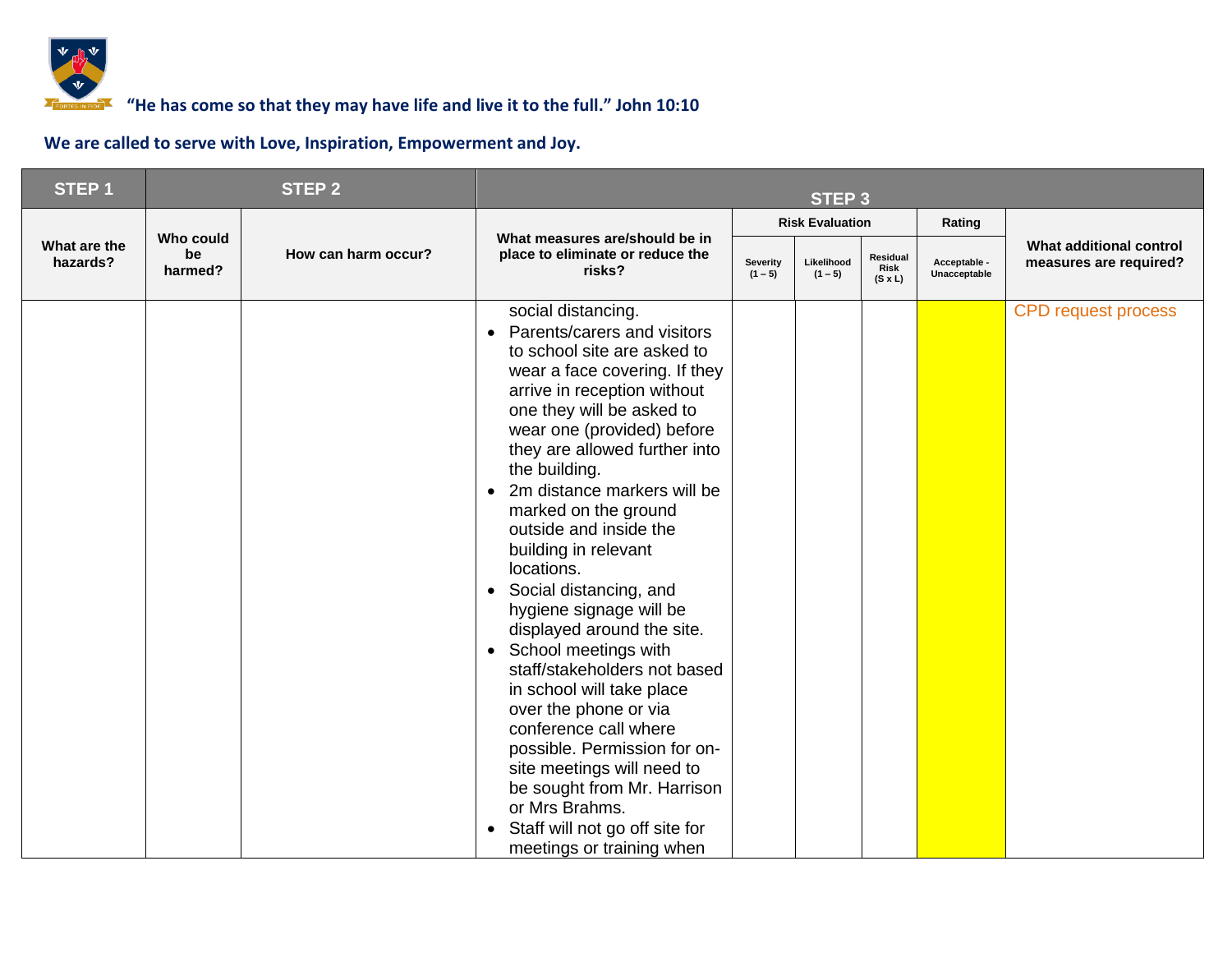

| STEP <sub>1</sub>        |                            | <b>STEP 2</b>       |                                                                                                                                                                                                                                                                                                                                                                                                                                                                                                                                                                                                                                                                                                                                                                                                                          |  | <b>STEP 3</b>           |                                    |                              |                                                   |
|--------------------------|----------------------------|---------------------|--------------------------------------------------------------------------------------------------------------------------------------------------------------------------------------------------------------------------------------------------------------------------------------------------------------------------------------------------------------------------------------------------------------------------------------------------------------------------------------------------------------------------------------------------------------------------------------------------------------------------------------------------------------------------------------------------------------------------------------------------------------------------------------------------------------------------|--|-------------------------|------------------------------------|------------------------------|---------------------------------------------------|
|                          |                            |                     |                                                                                                                                                                                                                                                                                                                                                                                                                                                                                                                                                                                                                                                                                                                                                                                                                          |  | <b>Risk Evaluation</b>  |                                    | Rating                       |                                                   |
| What are the<br>hazards? | Who could<br>be<br>harmed? | How can harm occur? | What measures are/should be in<br>place to eliminate or reduce the<br>Severity<br>risks?<br>$(1 - 5)$                                                                                                                                                                                                                                                                                                                                                                                                                                                                                                                                                                                                                                                                                                                    |  | Likelihood<br>$(1 - 5)$ | Residual<br>Risk<br>$(S \times L)$ | Acceptable -<br>Unacceptable | What additional control<br>measures are required? |
|                          |                            |                     | possible. Permission for off<br>site training will need to be<br>sought from Mr. Harrison or<br>Mrs Brahms.<br>All off site and off timetable<br>activity is now allowed in<br>line with guidance. Please<br>seek permission from Mrs<br><b>Brahms or Mr Harrison</b><br>before organising any<br>activity so the appropriate<br>risk assessment can be<br>undertaken.<br>• If the school is taking a<br>delivery of stock, delivery to<br>be left in a suitable safe<br>position not blocking access<br>or egress routes, staff from<br>the school to move the<br>stock to the place of<br>storage. Delivery staff not to<br>walk around schools.<br>Contractors will not be<br>allowed on site during the<br>day while pupils are<br>present. This includes<br>Engie staff not based in our<br>school. Prior agreement |  |                         |                                    |                              |                                                   |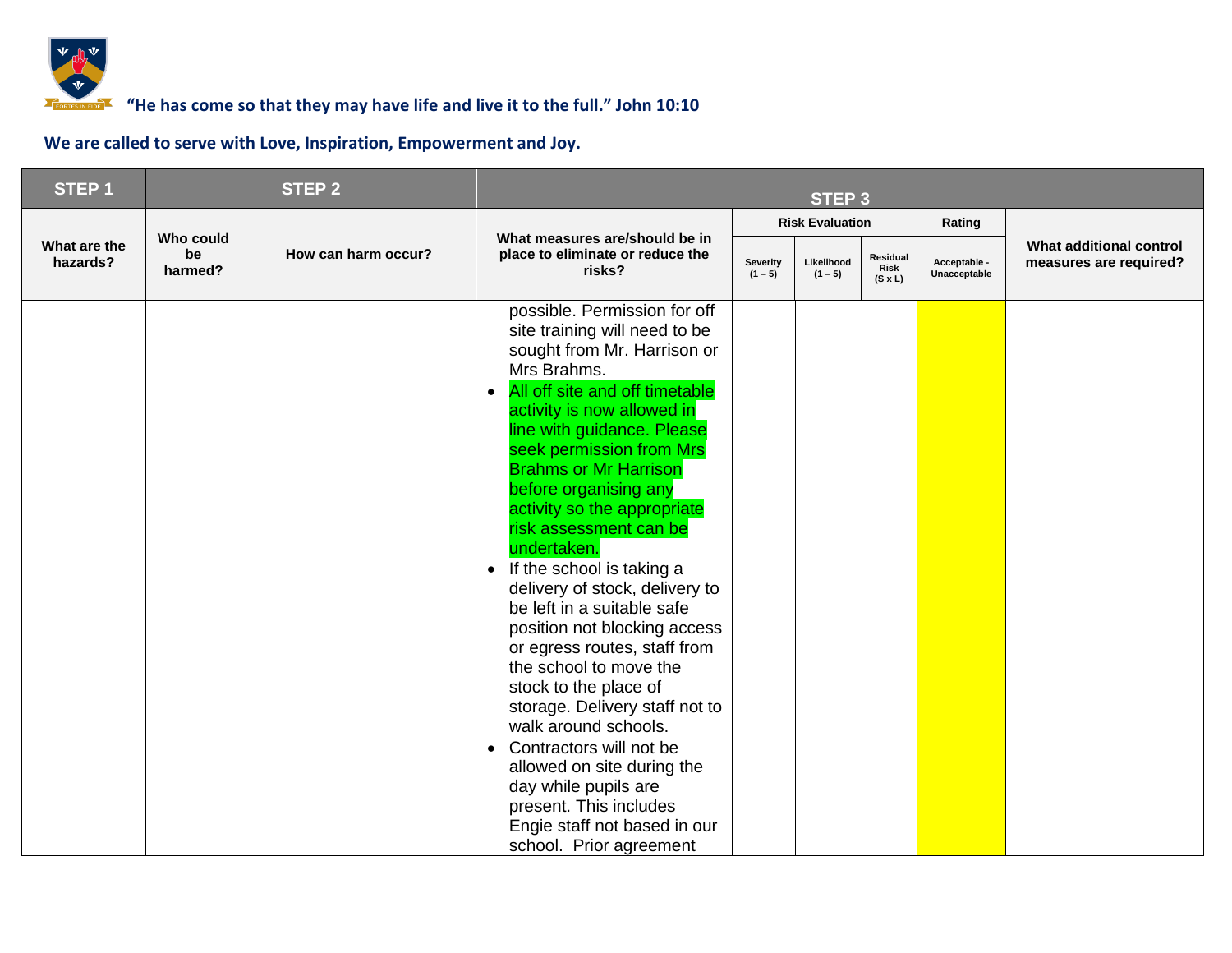

| <b>STEP1</b>                             | <b>STEP 2</b>                     |                                                 |                                                                                                                                                                                                                                                                                                                                                                                                                    | <b>STEP 3</b>         |                         |                                           |                              |                                                                                                                                                                                                                                                                                                                               |
|------------------------------------------|-----------------------------------|-------------------------------------------------|--------------------------------------------------------------------------------------------------------------------------------------------------------------------------------------------------------------------------------------------------------------------------------------------------------------------------------------------------------------------------------------------------------------------|-----------------------|-------------------------|-------------------------------------------|------------------------------|-------------------------------------------------------------------------------------------------------------------------------------------------------------------------------------------------------------------------------------------------------------------------------------------------------------------------------|
|                                          |                                   |                                                 |                                                                                                                                                                                                                                                                                                                                                                                                                    |                       | <b>Risk Evaluation</b>  |                                           | Rating                       | What additional control<br>measures are required?                                                                                                                                                                                                                                                                             |
| What are the<br>hazards?                 | <b>Who could</b><br>be<br>harmed? | How can harm occur?                             | What measures are/should be in<br>place to eliminate or reduce the<br>risks?                                                                                                                                                                                                                                                                                                                                       | Severity<br>$(1 - 5)$ | Likelihood<br>$(1 - 5)$ | Residual<br><b>Risk</b><br>$(S \times L)$ | Acceptable -<br>Unacceptable |                                                                                                                                                                                                                                                                                                                               |
|                                          |                                   |                                                 | may be reached for on-site<br>contractors during the day<br>in discussion with the<br>Headteacher.<br>If contractors do not follow<br>$\bullet$<br>the control measures they<br>are to be asked to leave the<br>premises, with<br>consideration as whether<br>they are to be allowed on<br>site again.                                                                                                             |                       |                         |                                           |                              |                                                                                                                                                                                                                                                                                                                               |
| Controlling<br>the spread of<br>COVID-19 | All users<br>of the<br>school     | Reducing infection through<br>improved hygiene. | All access point in use at<br>$\bullet$<br>the school have hand<br>cleaning facilities and on<br>entering and leaving the<br>building, hands are to be<br>sanitised.<br>Hand sanitising points are<br>strategically placed around<br>the school, especially<br>outside toilets, inside<br>classrooms, dining halls<br>and staff rooms and offices.<br>Cleaning schedules have<br>been reprioritised to<br>include: | 4                     | $\overline{2}$          | 8                                         | <b>Medium</b><br><b>risk</b> | The current situation is<br>constantly changing. It<br>is therefore strongly<br>recommended that the<br>COVID-19 update.<br>Website is visited daily<br>to check adequacy of<br>current control<br>measures.<br>Each year group<br>bubble has its own<br>handwashing facility<br>and set of toilets.<br>Mobile hand sanitizer |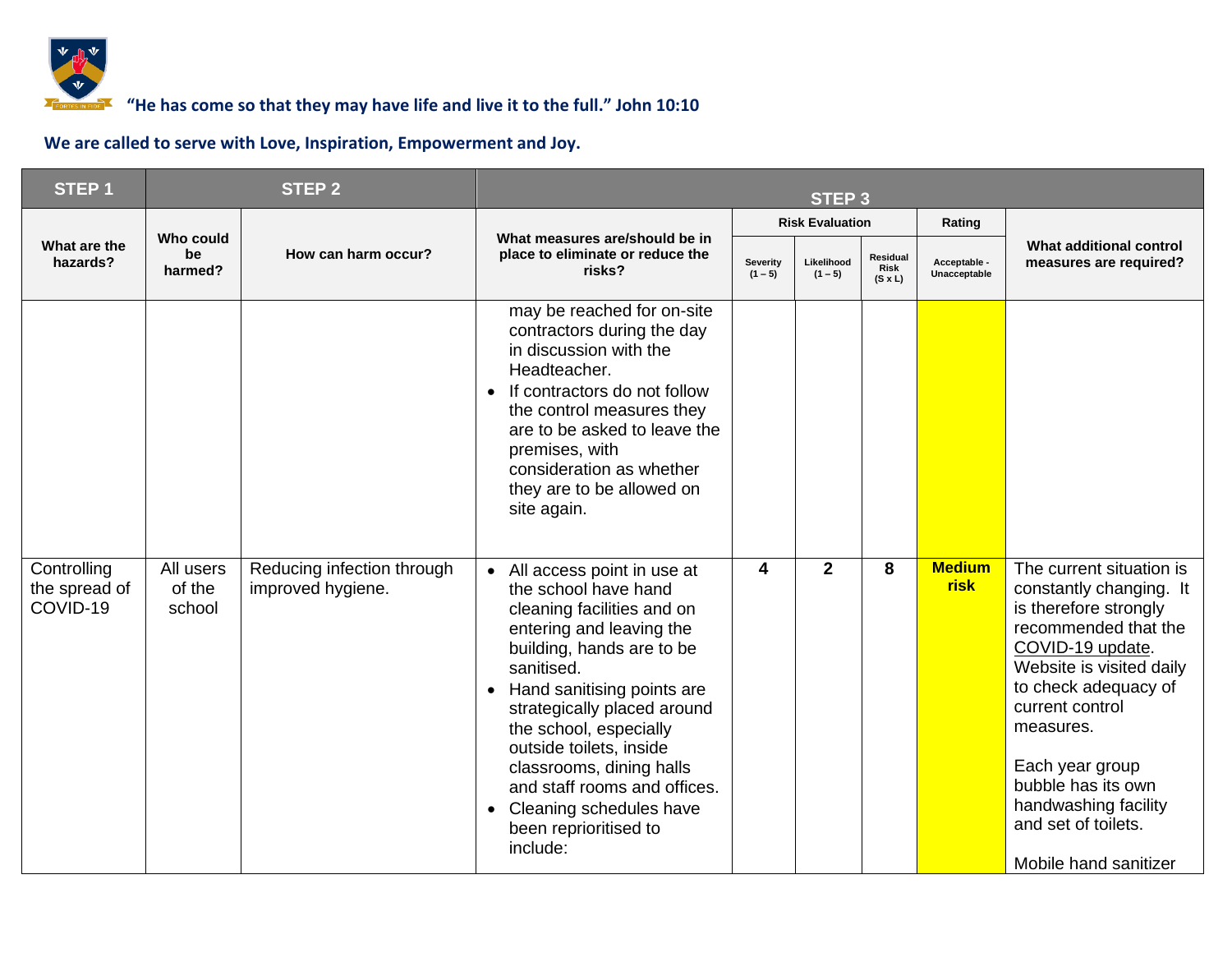

| <b>STEP1</b>             |                            | <b>STEP 2</b>       |                                                                                                                                                                                                                                                                                                                                                                                                                                                                                                                                                                                                                                                                                                                                                                                                                  | <b>STEP 3</b>         |                         |                                    |                              |                                                                                                                                                                                                                                                                                                                                                                                                                          |
|--------------------------|----------------------------|---------------------|------------------------------------------------------------------------------------------------------------------------------------------------------------------------------------------------------------------------------------------------------------------------------------------------------------------------------------------------------------------------------------------------------------------------------------------------------------------------------------------------------------------------------------------------------------------------------------------------------------------------------------------------------------------------------------------------------------------------------------------------------------------------------------------------------------------|-----------------------|-------------------------|------------------------------------|------------------------------|--------------------------------------------------------------------------------------------------------------------------------------------------------------------------------------------------------------------------------------------------------------------------------------------------------------------------------------------------------------------------------------------------------------------------|
|                          |                            |                     |                                                                                                                                                                                                                                                                                                                                                                                                                                                                                                                                                                                                                                                                                                                                                                                                                  |                       | <b>Risk Evaluation</b>  |                                    | Rating                       |                                                                                                                                                                                                                                                                                                                                                                                                                          |
| What are the<br>hazards? | Who could<br>be<br>harmed? | How can harm occur? | What measures are/should be in<br>place to eliminate or reduce the<br>risks?                                                                                                                                                                                                                                                                                                                                                                                                                                                                                                                                                                                                                                                                                                                                     | Severity<br>$(1 - 5)$ | Likelihood<br>$(1 - 5)$ | Residual<br>Risk<br>$(S \times L)$ | Acceptable -<br>Unacceptable | What additional control<br>measures are required?                                                                                                                                                                                                                                                                                                                                                                        |
|                          |                            |                     | o Door handles door release<br>buttons, and doors.<br>o Light switches<br>○ Toilets and sinks<br>o Food preparation areas<br>(drinks station)<br>o Hard floor surfaces.<br>o Tables and hard surfaced<br>chairs, with cleaning<br>taking place at least twice<br>times a day.<br>All soft furnishing in shared<br>$\bullet$<br>spaces has been removed.<br>Cleaning staff will wash<br>$\bullet$<br>down tables and chairs in<br>each pod at the end of each<br>day.<br>Technicians and cleaning<br>$\bullet$<br>staff will sanitise desks and<br>chairs in practical areas<br>between use.<br>Pupils will use an<br>$\bullet$<br>antibacterial wipe to clean<br>any shared equipment they<br>have used at the end of<br>each session.<br>Staff and building users are<br>$\bullet$<br>encouraged to use tissues |                       |                         |                                    |                              | dispensers have been<br>purchased for arrival<br>and dismissal.<br>Reception area has<br>designated hand<br>washing facility for staff<br>and visitors entering<br>and exiting the building.<br>All soft furnishings<br>around the building<br>have been placed in<br>storage.<br>Hand sanitizer, tissues<br>and bins with lids to be<br>placed in each year<br>group area.<br>Key information for<br>pupils and parents |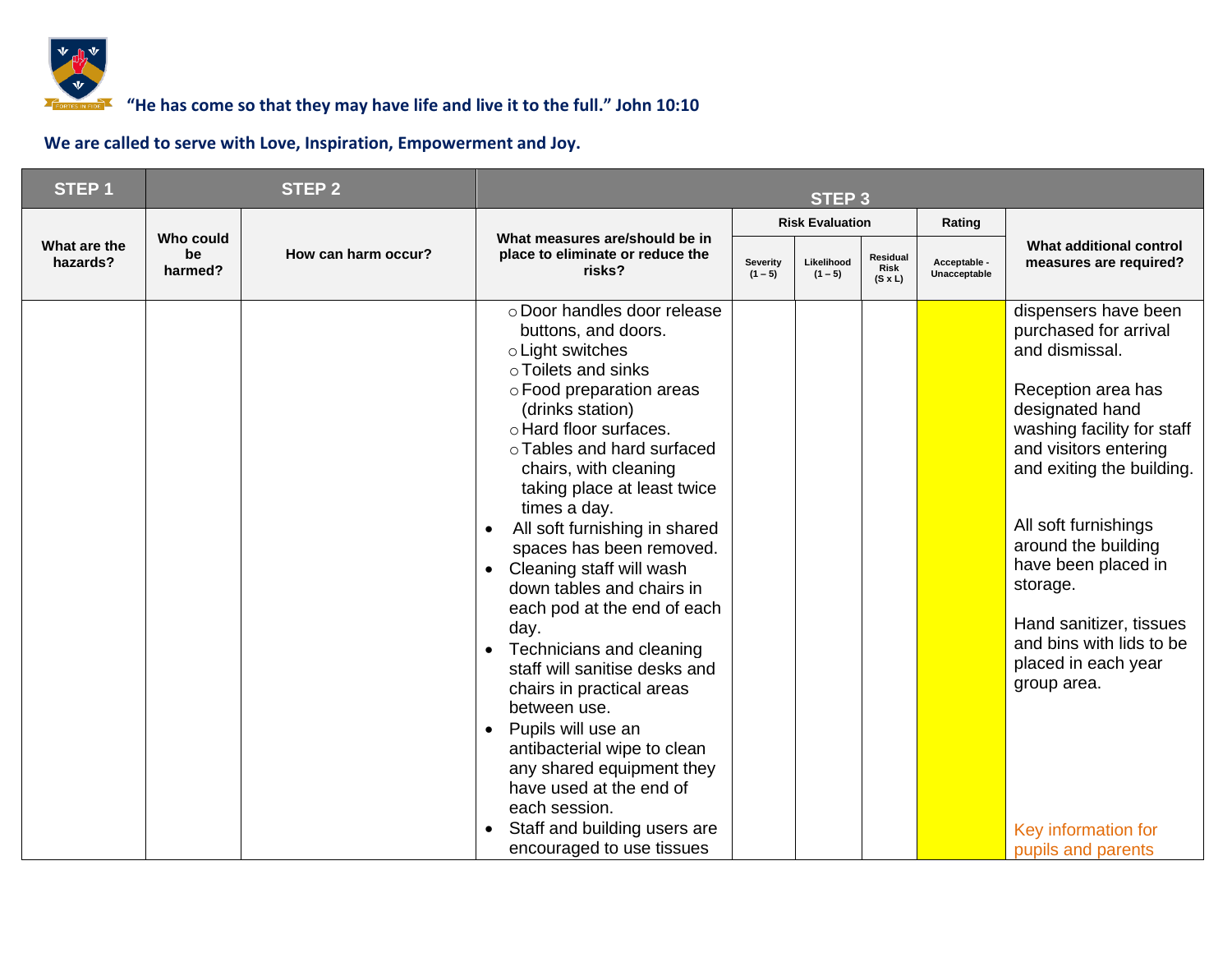

| <b>STEP1</b>                             |                               | <b>STEP 2</b>                                                                   |                                                                                                                                                                                                                                                                                                                                                                                                                                                                                                                                                                        |                       | <b>STEP 3</b>           |                                    |                                   |                                                                                                                                                                       |
|------------------------------------------|-------------------------------|---------------------------------------------------------------------------------|------------------------------------------------------------------------------------------------------------------------------------------------------------------------------------------------------------------------------------------------------------------------------------------------------------------------------------------------------------------------------------------------------------------------------------------------------------------------------------------------------------------------------------------------------------------------|-----------------------|-------------------------|------------------------------------|-----------------------------------|-----------------------------------------------------------------------------------------------------------------------------------------------------------------------|
|                                          |                               |                                                                                 |                                                                                                                                                                                                                                                                                                                                                                                                                                                                                                                                                                        |                       | <b>Risk Evaluation</b>  |                                    | Rating                            | What additional control<br>measures are required?<br>Staff guidance<br>handbook<br>No pupils require<br>intimate care.<br>PPE will be placed in<br>medical rooms, and |
| What are the<br>hazards?                 | Who could<br>be<br>harmed?    | How can harm occur?                                                             | What measures are/should be in<br>place to eliminate or reduce the<br>risks?                                                                                                                                                                                                                                                                                                                                                                                                                                                                                           | Severity<br>$(1 - 5)$ | Likelihood<br>$(1 - 5)$ | Residual<br>Risk<br>$(S \times L)$ | Acceptable -<br>Unacceptable      |                                                                                                                                                                       |
|                                          |                               |                                                                                 | to cover mouth and nose<br>when coughing or sneezing,<br>(especially during times of<br>high pollen). This will be<br>communicated in the Health<br>and Safety briefings.<br>Tissues disposed of in<br>peddle bins as soon as<br>possible.<br>Hands to be sanitised on<br>entering the building and<br>prior to leaving the building.<br>Hands to be<br>$\bullet$<br>washed/sanitised regularly<br>throughout the day,<br>especially before and after<br>toileting, before food and<br>drink preparation and when<br>they enter and leave the<br>building for exercise |                       |                         |                                    |                                   |                                                                                                                                                                       |
| Controlling<br>the spread of<br>COVID-19 | All users<br>of the<br>school | Reducing infection through<br>the use of personal<br>protective equipment (PPE) | Staff and pupils are<br>encouraged to wear a face<br>covering when moving<br>around the site.<br><b>Staff and visitors are</b><br>encouraged to wear a face<br>covering when they are at<br>risk of breaching the 2m                                                                                                                                                                                                                                                                                                                                                   | 4                     | $\mathbf{3}$            | 12                                 | <b>Medium</b><br>elevated<br>risk | one set in each year<br>group bubble zone.                                                                                                                            |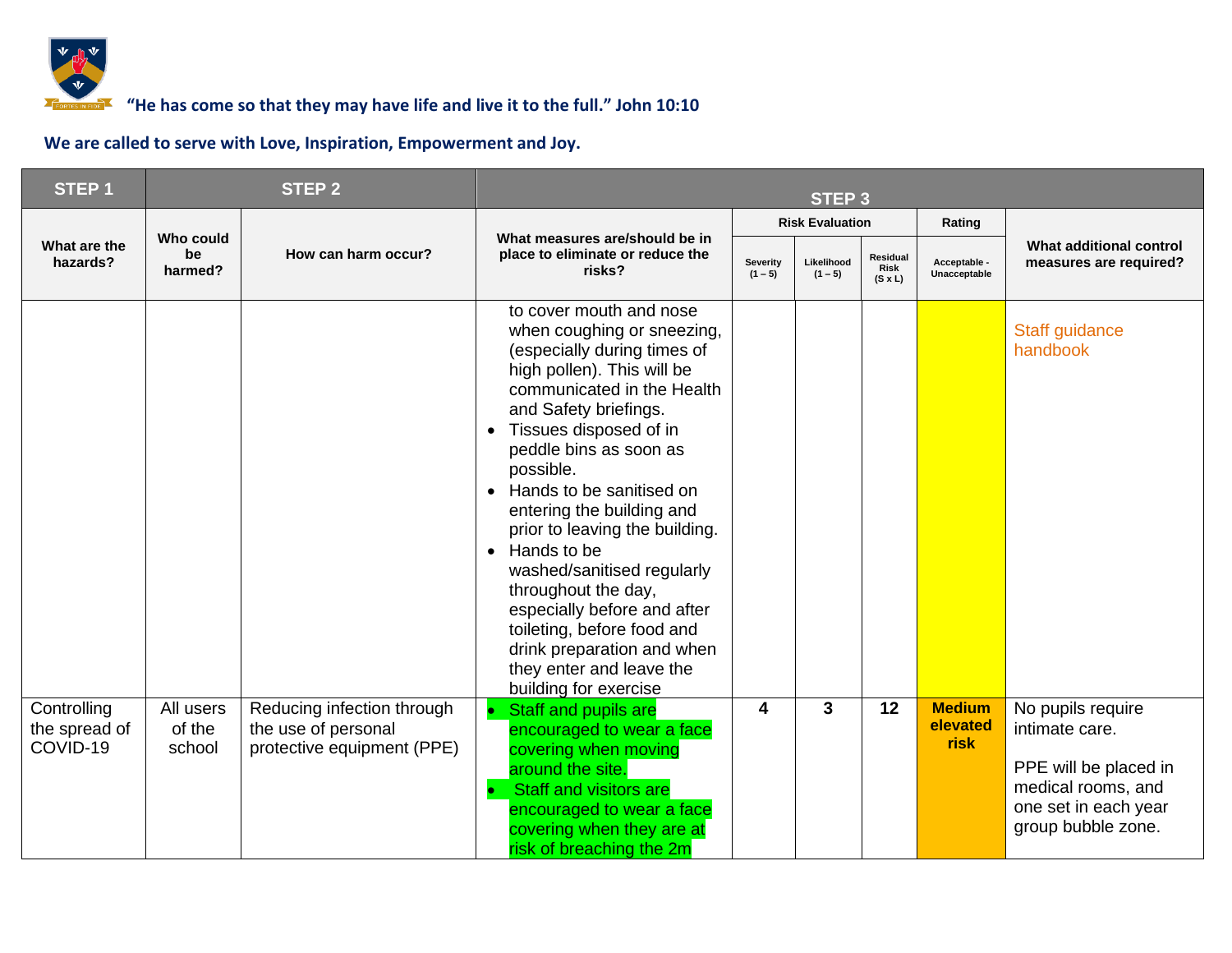

| STEP <sub>1</sub>        |                            | <b>STEP 2</b>       |                                                                                                                                                                                                                                                                                                                                                                                                                                                                                                                                                                                                                                                                                                                                                                                                                                                         | STEP <sub>3</sub>     |                         |                                           |                              |                                                                                                                                                                                                                           |
|--------------------------|----------------------------|---------------------|---------------------------------------------------------------------------------------------------------------------------------------------------------------------------------------------------------------------------------------------------------------------------------------------------------------------------------------------------------------------------------------------------------------------------------------------------------------------------------------------------------------------------------------------------------------------------------------------------------------------------------------------------------------------------------------------------------------------------------------------------------------------------------------------------------------------------------------------------------|-----------------------|-------------------------|-------------------------------------------|------------------------------|---------------------------------------------------------------------------------------------------------------------------------------------------------------------------------------------------------------------------|
|                          |                            |                     |                                                                                                                                                                                                                                                                                                                                                                                                                                                                                                                                                                                                                                                                                                                                                                                                                                                         |                       | <b>Risk Evaluation</b>  |                                           | Rating                       |                                                                                                                                                                                                                           |
| What are the<br>hazards? | Who could<br>be<br>harmed? | How can harm occur? | What measures are/should be in<br>place to eliminate or reduce the<br>risks?                                                                                                                                                                                                                                                                                                                                                                                                                                                                                                                                                                                                                                                                                                                                                                            | Severity<br>$(1 - 5)$ | Likelihood<br>$(1 - 5)$ | Residual<br><b>Risk</b><br>$(S \times L)$ | Acceptable -<br>Unacceptable | What additional control<br>measures are required?                                                                                                                                                                         |
|                          |                            |                     | distance rule.<br>• If social distancing cannot<br>be observed and close<br>contact is unavoidable PPE<br>is to be used by staff where<br>necessary. E.g. to<br>administer first aid if the<br>child is not able to self-<br>administer.<br>PPE is to be stored in each<br>$\bullet$<br>year group zone and each<br>medical room -so staff can<br>access it without delay.<br>SLT lead will monitor the<br>$\bullet$<br>levels and use of PPE and<br>re-order when necessary,<br>ensuring stock does not run<br>out.<br>If PPE has been used none<br>$\bullet$<br>of the used PPE is taken off<br>site. Double bag all used<br>equipment and seal bag<br>before disposing of it safely.<br>Do not take used PPE<br>$\bullet$<br>home, ensure it is double<br>bagged and disposed of<br>correctly, in the main bin if it<br>is over 72 hours to the next |                       |                         |                                           |                              | <b>Knowsely Knowsley</b><br>Council have provided<br>every school with an<br>covid 19 approved set<br>of PPE. SEA have<br>purchased additional<br>supplies.<br>Every member of staff<br>will be provided with a<br>visor. |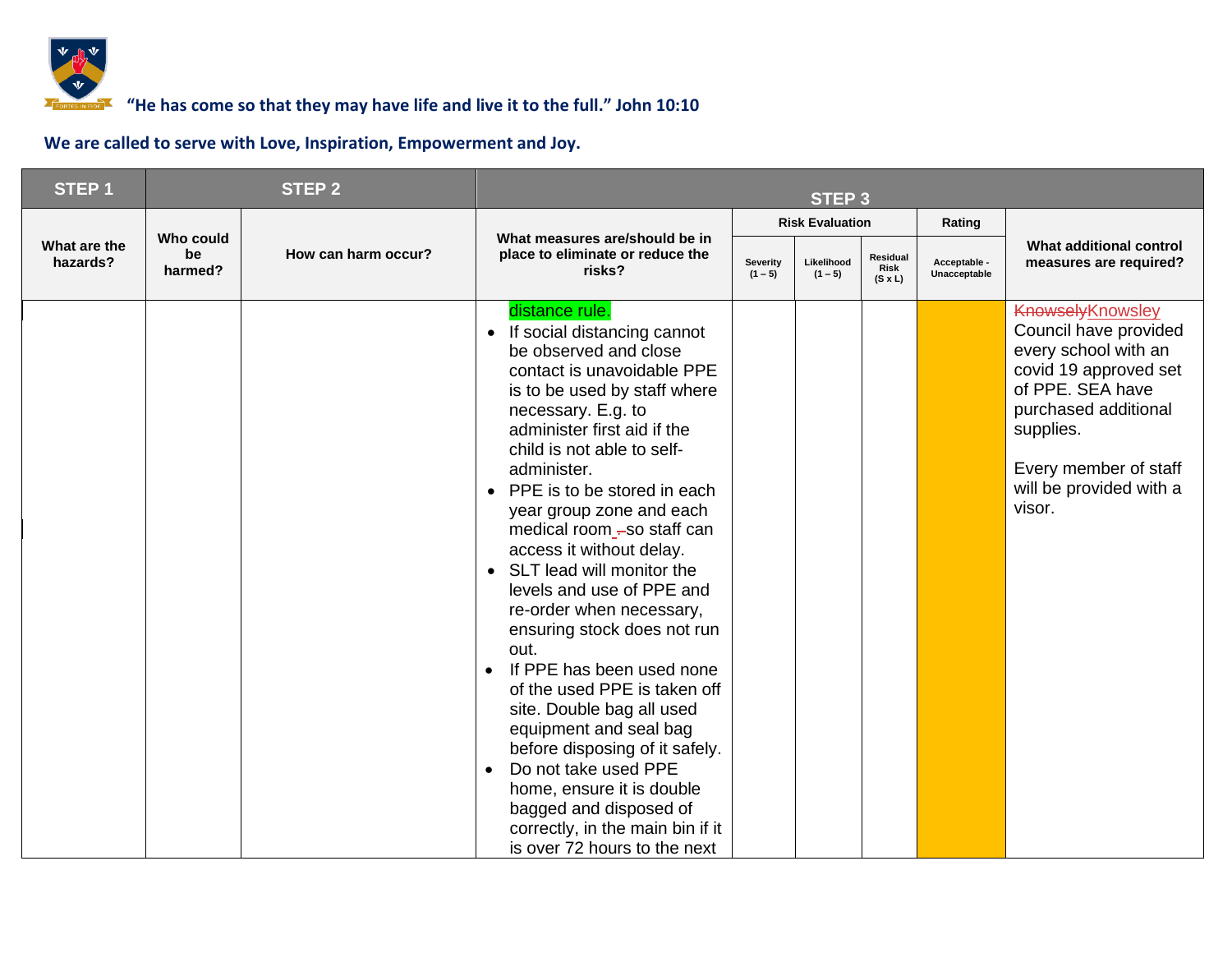

### *<b>F* **6000 TOM** <sup>7</sup> **10000 TOM 10:10 10:10 10:10 10:10 10:10 10:10 10:10 10:10 10:10 10:10 10:10 10:10 10:10 10:10 10:10 10:10 10:10 10:10 10:10 10:10 10:10 10:10 10:10 10:**

| STEP <sub>1</sub>                        |                               | <b>STEP 2</b>                                                           |                                                                                                                                                                                                                                                                                                                                                                                                                                                                                                                                                                                                       |                              | STEP <sub>3</sub>       |                                    |                              |                                                                                                                   |
|------------------------------------------|-------------------------------|-------------------------------------------------------------------------|-------------------------------------------------------------------------------------------------------------------------------------------------------------------------------------------------------------------------------------------------------------------------------------------------------------------------------------------------------------------------------------------------------------------------------------------------------------------------------------------------------------------------------------------------------------------------------------------------------|------------------------------|-------------------------|------------------------------------|------------------------------|-------------------------------------------------------------------------------------------------------------------|
|                                          |                               |                                                                         |                                                                                                                                                                                                                                                                                                                                                                                                                                                                                                                                                                                                       |                              | <b>Risk Evaluation</b>  |                                    | Rating                       |                                                                                                                   |
| What are the<br>hazards?                 | Who could<br>be<br>harmed?    | How can harm occur?                                                     | What measures are/should be in<br>place to eliminate or reduce the<br>risks?                                                                                                                                                                                                                                                                                                                                                                                                                                                                                                                          | <b>Severity</b><br>$(1 - 5)$ | Likelihood<br>$(1 - 5)$ | Residual<br>Risk<br>$(S \times L)$ | Acceptable -<br>Unacceptable | What additional control<br>measures are required?                                                                 |
|                                          |                               |                                                                         | collection date. If the<br>collection date is under 72<br>hours waste to be stored<br>securely by the site team in<br>the outside DT store until it<br>is safe to dispose of in the<br>main school bins                                                                                                                                                                                                                                                                                                                                                                                               |                              |                         |                                    |                              |                                                                                                                   |
| Controlling<br>the spread of<br>COVID-19 | All users<br>of the<br>school | Reducing infection through<br>communication with<br>buildings occupants | School communicated with<br>$\bullet$<br>all parents and staff about<br>the schools new operating<br>procedure, highlighting new<br>rules and any changes in<br>access to the school.<br>Teachers will cross over<br>pupil pods to enable the<br>taught curriculum.<br>There will be a socially<br>distanced briefing via MS<br>Teams at the start of each<br>Department/CPD scheduled<br>meeting. Email health and<br>safety updates will be<br>issued as necessary.<br>Warning signs are<br>displayed indicating social<br>distancing and hand<br>washing.<br>Staff and pupils will be<br>$\bullet$ | 4                            | $\overline{2}$          | 8                                  | <b>Medium</b><br><b>risk</b> | <b>Pupil and Staff</b><br>timetables.<br>Key information for<br>pupils and parents.<br>Staff guidance<br>handbook |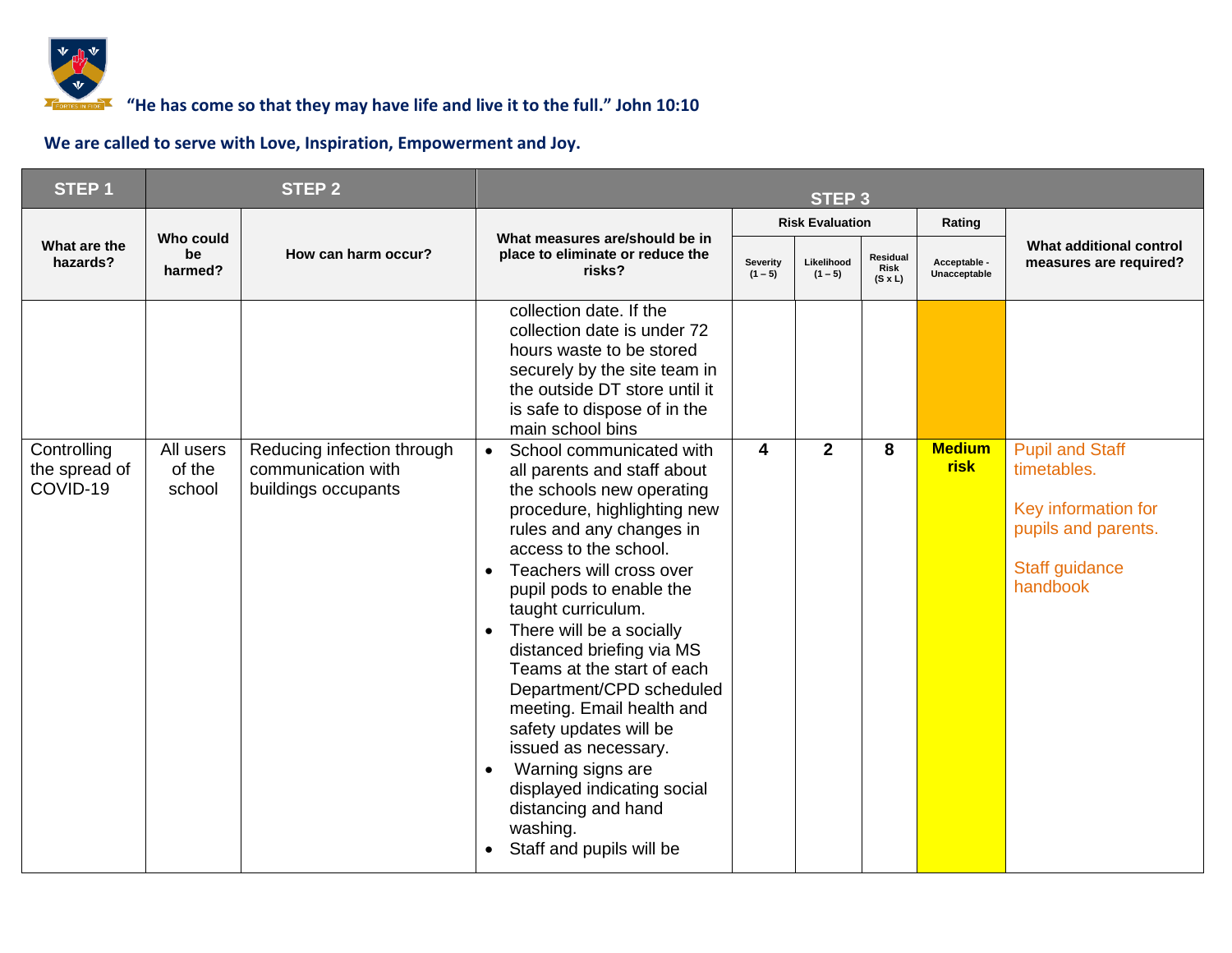

| STEP <sub>1</sub>        |                            | <b>STEP 2</b>       | <b>STEP 3</b>                                                                                                                                                                                                                                                                                                                                                                                                                                                                                                                                                                                                                                                                                                                                                                                                 |                       |                         |                                    |                              |                                                   |
|--------------------------|----------------------------|---------------------|---------------------------------------------------------------------------------------------------------------------------------------------------------------------------------------------------------------------------------------------------------------------------------------------------------------------------------------------------------------------------------------------------------------------------------------------------------------------------------------------------------------------------------------------------------------------------------------------------------------------------------------------------------------------------------------------------------------------------------------------------------------------------------------------------------------|-----------------------|-------------------------|------------------------------------|------------------------------|---------------------------------------------------|
|                          |                            |                     |                                                                                                                                                                                                                                                                                                                                                                                                                                                                                                                                                                                                                                                                                                                                                                                                               |                       | <b>Risk Evaluation</b>  |                                    | Rating                       |                                                   |
| What are the<br>hazards? | Who could<br>be<br>harmed? | How can harm occur? | What measures are/should be in<br>place to eliminate or reduce the<br>risks?                                                                                                                                                                                                                                                                                                                                                                                                                                                                                                                                                                                                                                                                                                                                  | Severity<br>$(1 - 5)$ | Likelihood<br>$(1 - 5)$ | Residual<br>Risk<br>$(S \times L)$ | Acceptable -<br>Unacceptable | What additional control<br>measures are required? |
|                          |                            |                     | encouraged to maintain<br>social distancing where<br>possible.<br>Desks will be set facing the<br>$\bullet$<br>front of the classroom, if this<br>is not possible screens will<br>be installed.<br>If the need arises to<br>$\bullet$<br>communicate with other<br>staff or building users<br>always follow 'Social<br>Distancing' measures. If<br>possible try to keep a<br>distance of at least 1 metre<br>>6' 6" away from other<br>people.<br>Reiterate the social<br>$\bullet$<br>distancing message<br>throughout the day, if<br>instructing children on an<br>activity reinforce the social<br>distancing message<br>Posters are displayed<br>$\bullet$<br>around the building as a<br>reminder to pupils and staff<br>to wash their hands<br>regularly throughout the day<br>for at least 20 seconds. |                       |                         |                                    |                              |                                                   |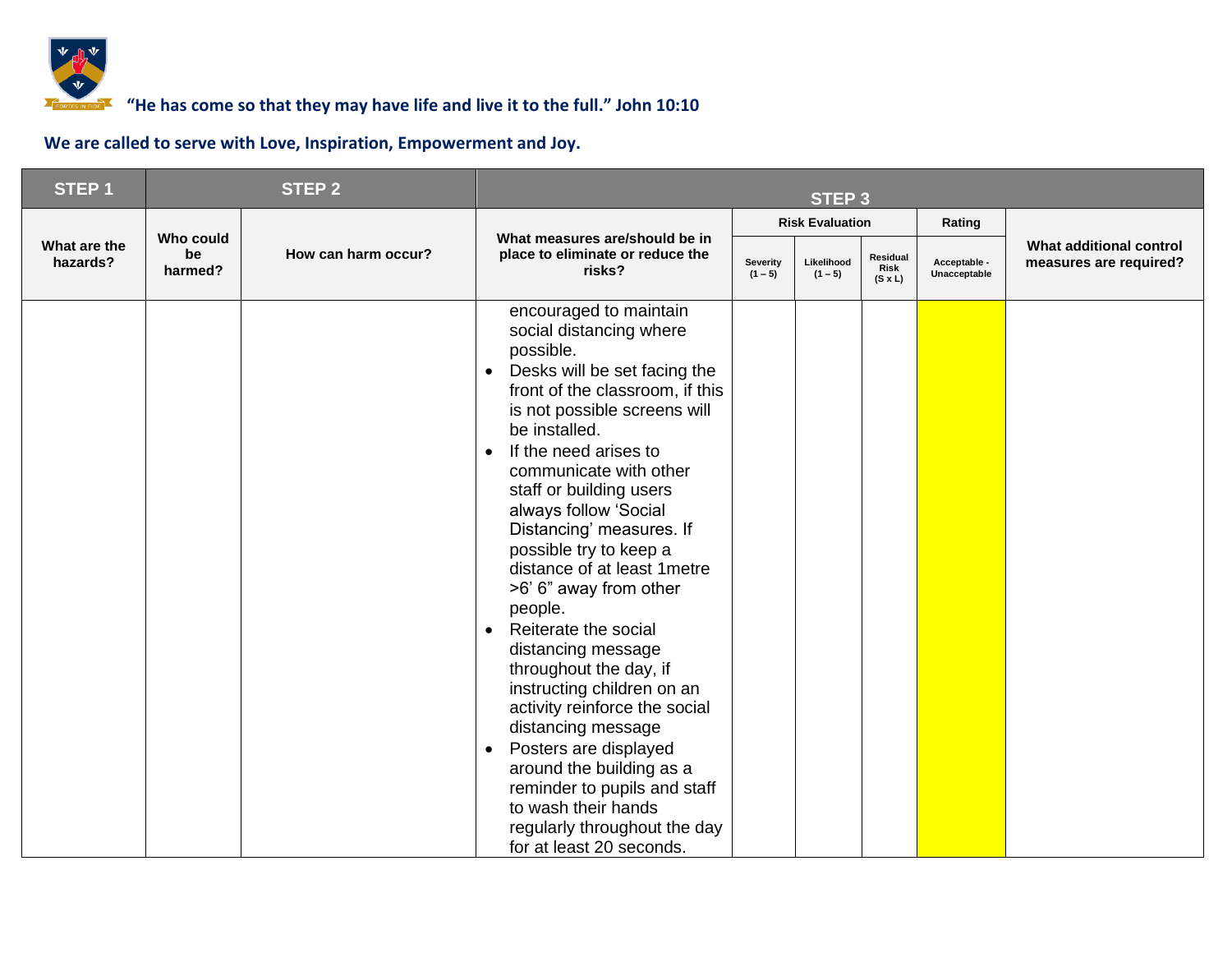

| STEP <sub>1</sub>        |                            | <b>STEP 2</b>       | <b>STEP 3</b>                                                                                                                                                                                                                                                                                                                                                                                                                                                                                                                                                                                                                                                                                                                                                                                 |  |                         |                                           |                              |                                                   |
|--------------------------|----------------------------|---------------------|-----------------------------------------------------------------------------------------------------------------------------------------------------------------------------------------------------------------------------------------------------------------------------------------------------------------------------------------------------------------------------------------------------------------------------------------------------------------------------------------------------------------------------------------------------------------------------------------------------------------------------------------------------------------------------------------------------------------------------------------------------------------------------------------------|--|-------------------------|-------------------------------------------|------------------------------|---------------------------------------------------|
|                          |                            |                     |                                                                                                                                                                                                                                                                                                                                                                                                                                                                                                                                                                                                                                                                                                                                                                                               |  | <b>Risk Evaluation</b>  |                                           | Rating                       |                                                   |
| What are the<br>hazards? | Who could<br>be<br>harmed? | How can harm occur? | What measures are/should be in<br>place to eliminate or reduce the<br><b>Severity</b><br>risks?<br>$(1 - 5)$                                                                                                                                                                                                                                                                                                                                                                                                                                                                                                                                                                                                                                                                                  |  | Likelihood<br>$(1 - 5)$ | Residual<br><b>Risk</b><br>$(S \times L)$ | Acceptable -<br>Unacceptable | What additional control<br>measures are required? |
|                          |                            |                     | Teachers to use prompts to<br>help reinforce the<br>importance of hand<br>washing.<br>The message about<br>$\bullet$<br>washing hands is to be<br>reinforced throughout the<br>day by all staff<br>None essential visits to<br>$\bullet$<br>school premises by parents<br>and stakeholders will be<br>discouraged and<br>encouraged to take place<br>via phone or conference<br>call.<br>If possible we will use video<br>$\bullet$<br>messaging or phone to<br>meet with parents or<br>colleagues. If people cannot<br>meet via video, meetings<br>with parents can only take<br>place if social distancing<br>rules can be observed and<br>will take place in the front<br>office abiding by social<br>distancing rules. Permission<br>must be sought from Mrs<br>Brahms or Mr Harrison for |  |                         |                                           |                              |                                                   |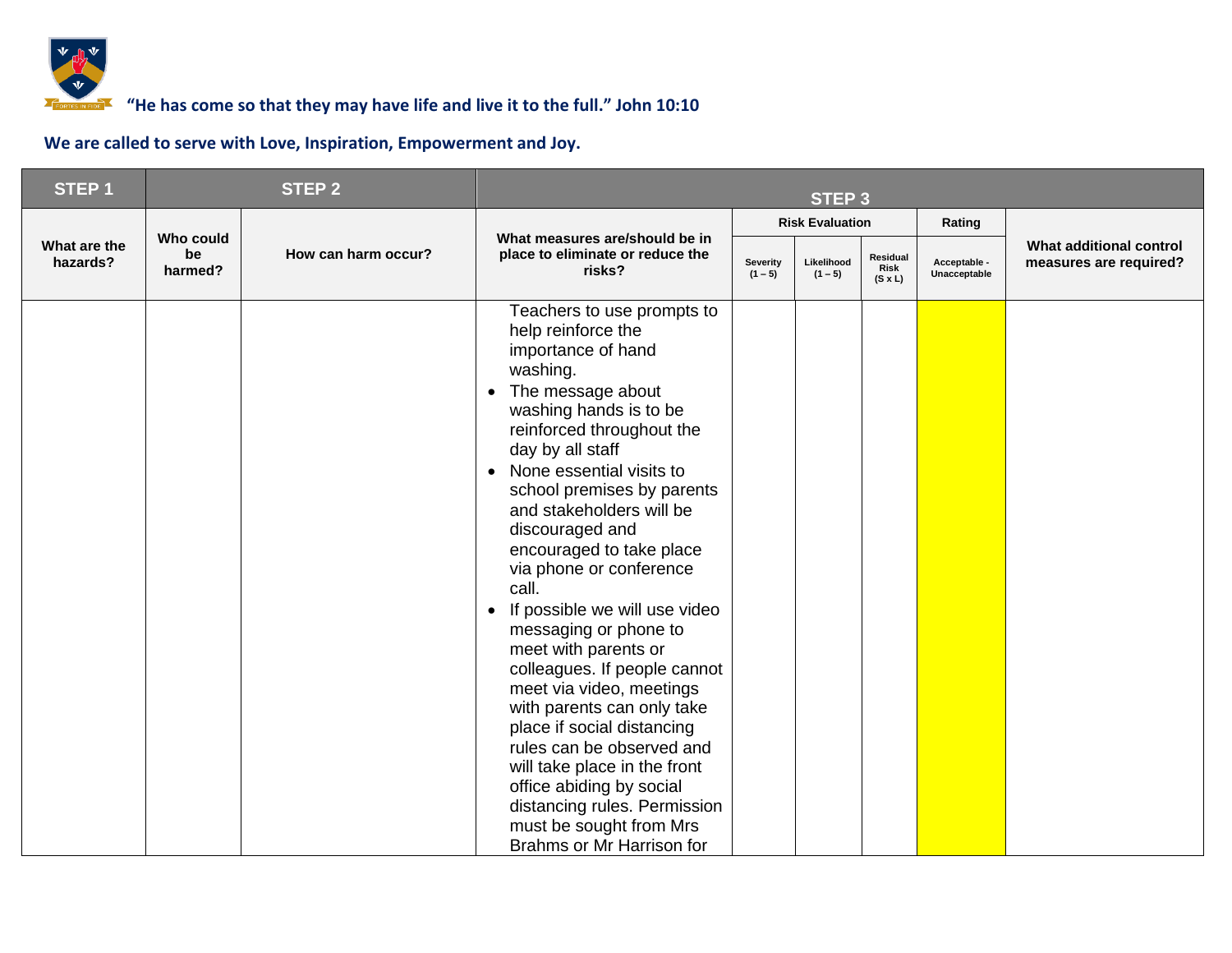

| STEP <sub>1</sub>                             |                            | <b>STEP 2</b>                                                                         | <b>STEP 3</b>                                                                                                                                                                                                                                                                                                                                                                                                                                                                                                                                                                                                                                                                                                                                                                                                        |   |                         |                                           |                                     |                                                                  |
|-----------------------------------------------|----------------------------|---------------------------------------------------------------------------------------|----------------------------------------------------------------------------------------------------------------------------------------------------------------------------------------------------------------------------------------------------------------------------------------------------------------------------------------------------------------------------------------------------------------------------------------------------------------------------------------------------------------------------------------------------------------------------------------------------------------------------------------------------------------------------------------------------------------------------------------------------------------------------------------------------------------------|---|-------------------------|-------------------------------------------|-------------------------------------|------------------------------------------------------------------|
|                                               |                            |                                                                                       |                                                                                                                                                                                                                                                                                                                                                                                                                                                                                                                                                                                                                                                                                                                                                                                                                      |   | <b>Risk Evaluation</b>  |                                           | Rating                              |                                                                  |
| What are the<br>hazards?                      | Who could<br>be<br>harmed? | How can harm occur?                                                                   | What measures are/should be in<br>place to eliminate or reduce the<br>Severity<br>risks?<br>$(1 - 5)$                                                                                                                                                                                                                                                                                                                                                                                                                                                                                                                                                                                                                                                                                                                |   | Likelihood<br>$(1 - 5)$ | Residual<br><b>Risk</b><br>$(S \times L)$ | Acceptable -<br>Unacceptable        | What additional control<br>measures are required?                |
|                                               |                            |                                                                                       | this to happen.                                                                                                                                                                                                                                                                                                                                                                                                                                                                                                                                                                                                                                                                                                                                                                                                      |   |                         |                                           |                                     |                                                                  |
| $Covid - 19$<br><b>Cross</b><br>contamination | Staff and<br>pupils        | Personal contact between<br>staff and pupils with<br>educational and medical<br>needs | Year groups will be a<br>$\bullet$<br>designate bubble and have<br>most of their lessons in the<br>year group zone. PLC<br>pupils will remain as a<br>designated group based in<br>the PLC.<br>Staff to discourage contact<br>$\bullet$<br>with the pupil and explain<br>the reasons.<br>Pupils will not be sent to the<br>$\bullet$<br>school office or on any<br>messages/errands in or<br>outside of their zone.<br>• A member of pastoral staff<br>and SLT will assigned to<br>and stationed in each year<br>bubble zone.<br>All staff working with the<br>$\bullet$<br>pupil to be made aware of<br>signs of elevated behaviour<br>and what trigger pupil might<br>show prior to aggressive<br>actions.<br>If pupil starts showing signs<br>$\bullet$<br>of elevated behaviour start<br>deescalating techniques | 5 | $\mathbf{2}$            | 10                                        | <b>Medium</b><br>(elevated<br>risk) | <b>Staff and Pupil</b><br>Timetables.<br><b>Behaviour Policy</b> |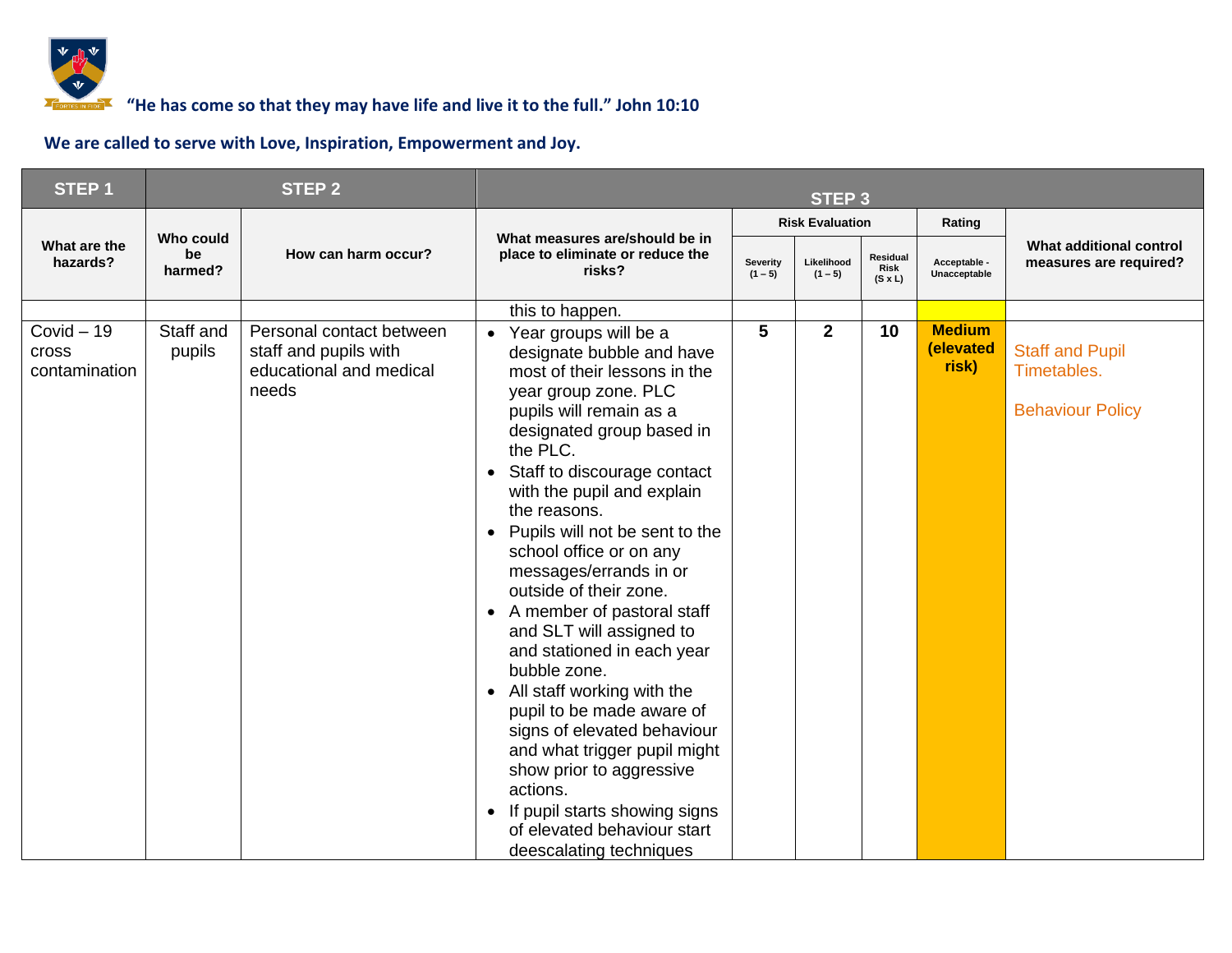

| STEP <sub>1</sub>                             |                            | <b>STEP 2</b>           | <b>STEP 3</b>                                                                                                                                                                                                                                                                                                                                                                                                                                                                                                                                                                                            |   |                         |                                           |                                     |                                                                                                                                                                                                                                                                                                                       |
|-----------------------------------------------|----------------------------|-------------------------|----------------------------------------------------------------------------------------------------------------------------------------------------------------------------------------------------------------------------------------------------------------------------------------------------------------------------------------------------------------------------------------------------------------------------------------------------------------------------------------------------------------------------------------------------------------------------------------------------------|---|-------------------------|-------------------------------------------|-------------------------------------|-----------------------------------------------------------------------------------------------------------------------------------------------------------------------------------------------------------------------------------------------------------------------------------------------------------------------|
|                                               |                            |                         |                                                                                                                                                                                                                                                                                                                                                                                                                                                                                                                                                                                                          |   | <b>Risk Evaluation</b>  |                                           | Rating                              |                                                                                                                                                                                                                                                                                                                       |
| What are the<br>hazards?                      | Who could<br>be<br>harmed? | How can harm occur?     | What measures are/should be in<br>place to eliminate or reduce the<br><b>Severity</b><br>risks?<br>$(1 - 5)$                                                                                                                                                                                                                                                                                                                                                                                                                                                                                             |   | Likelihood<br>$(1 - 5)$ | Residual<br><b>Risk</b><br>$(S \times L)$ | Acceptable -<br>Unacceptable        | What additional control<br>measures are required?                                                                                                                                                                                                                                                                     |
|                                               |                            |                         | If the need of physical<br>$\bullet$<br>intervention occurs, staff to<br>have appropriate PPE as in<br>line with the PPE guidance<br>and risk assessment. Risk<br>assessment of pupils<br>suggests this is highly<br>unlikely.                                                                                                                                                                                                                                                                                                                                                                           |   |                         |                                           |                                     |                                                                                                                                                                                                                                                                                                                       |
| $Covid - 19$<br><b>Cross</b><br>contamination | Staff and<br>pupils        | Administering first aid | Pastoral care to be given<br>$\bullet$<br>from a distance.<br>If possible, small cuts and<br>grazes to be cleaned and<br>dressed by the person<br>injured receiving guidance.<br>First aid kit provided in each<br>$\bullet$<br>year group zone.<br>If possible injured person to<br>collect all contaminated<br>materials and securely bag<br>it.<br>If treating a person the first<br>$\bullet$<br>aider to wear all<br>recommended PPE, apron,<br>gloves, mask, & goggles (if<br>the person is coughing,<br>vomiting or spitting).<br>If the need occurs to<br>$\bullet$<br>perform rescue breaths in | 5 | $\mathbf{2}$            | 10                                        | <b>Medium</b><br>(elevated<br>risk) | First Aid Kit available in<br>each bubble zone.<br>PPE kit available is<br>each bubble zone.<br>COVID medical room is<br>the PE medical room.<br>None-covid medical<br>room is on the Admin<br>corridor.<br>Pupils who are unwell<br>with none-covid<br>symptoms to wait in<br>their zone for parental<br>collection. |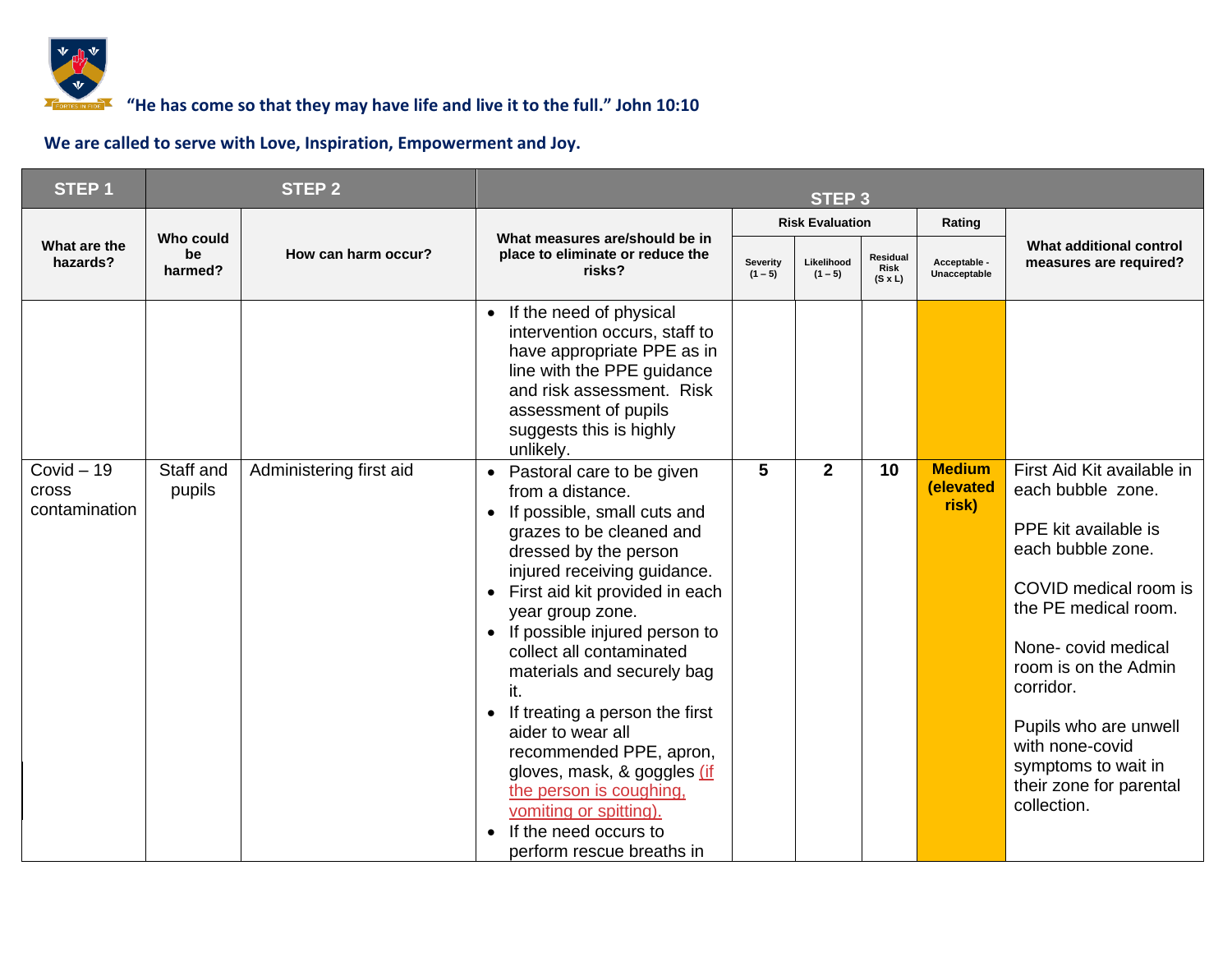

| STEP <sub>1</sub>                             |                            | <b>STEP 2</b>                                      | STEP <sub>3</sub>                                                                                                                                                                                                                                                                                                                                                                                                                                                                                                                                                                                                                                                                                     |                              |                         |                                    |                              |                                                                                                                               |
|-----------------------------------------------|----------------------------|----------------------------------------------------|-------------------------------------------------------------------------------------------------------------------------------------------------------------------------------------------------------------------------------------------------------------------------------------------------------------------------------------------------------------------------------------------------------------------------------------------------------------------------------------------------------------------------------------------------------------------------------------------------------------------------------------------------------------------------------------------------------|------------------------------|-------------------------|------------------------------------|------------------------------|-------------------------------------------------------------------------------------------------------------------------------|
|                                               |                            |                                                    |                                                                                                                                                                                                                                                                                                                                                                                                                                                                                                                                                                                                                                                                                                       |                              | <b>Risk Evaluation</b>  |                                    | Rating                       |                                                                                                                               |
| What are the<br>hazards?                      | Who could<br>be<br>harmed? | How can harm occur?                                | What measures are/should be in<br>place to eliminate or reduce the<br>risks?                                                                                                                                                                                                                                                                                                                                                                                                                                                                                                                                                                                                                          | <b>Severity</b><br>$(1 - 5)$ | Likelihood<br>$(1 - 5)$ | Residual<br>Risk<br>$(S \times L)$ | Acceptable -<br>Unacceptable | What additional control<br>measures are required?                                                                             |
|                                               |                            |                                                    | CPR ensure that a face<br>mask/barrier is used.<br>Dispose of all used PPE in<br>$\bullet$<br>accordance with the<br>guidance listed above                                                                                                                                                                                                                                                                                                                                                                                                                                                                                                                                                            |                              |                         |                                    |                              |                                                                                                                               |
| $Covid - 19$<br><b>Cross</b><br>contamination | Staff,                     | Cross contamination of virus<br>through transport. | Day trips, UK residential<br>trips and extra curricula<br>activity are permissible with<br>permission in advance from<br>Mrs Pinnington from 17 <sup>th</sup><br>May 2021 with appropriate<br>risk assessment in place.<br>If private transport is used<br>$\bullet$<br>on school business staff to<br>travel in individual vehicles<br>unless they are from the<br>same family group.<br>School mini bus is can be<br>used only with prior<br>permission by Headteacher.<br>Cleaning to be arranged<br>after use, cleaning guidance<br>has been given by<br><b>Knowsley Health &amp; Safety</b><br>team.<br>Pupils and staff to be<br>$\bullet$<br>advised to adhere to safety<br>guidance on public | 4                            | $\mathbf{2}$            | 8                                  | <b>Medium</b>                | School does not have<br>any school buses, all<br>transport pupils take is<br>operated by local public<br>transport providers. |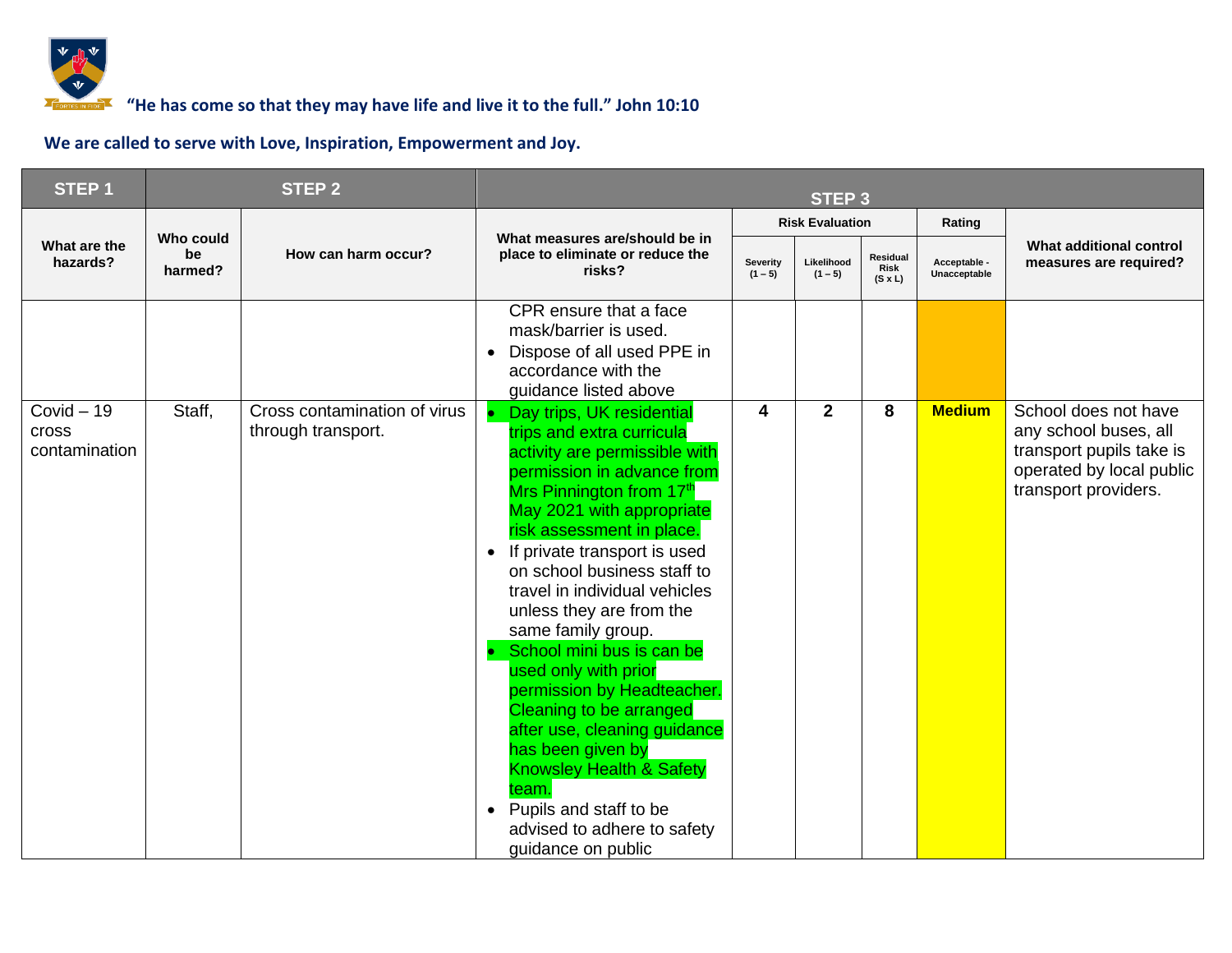

| STEP <sub>1</sub>                             |                            | <b>STEP 2</b>                                               | <b>STEP 3</b>                                                                                                                                                                                                                                                                                                                                                                                                                                                                                                                                                                                                                                                                                                                                                                                                                         |                       |                         |                                    |                              |                                                                            |
|-----------------------------------------------|----------------------------|-------------------------------------------------------------|---------------------------------------------------------------------------------------------------------------------------------------------------------------------------------------------------------------------------------------------------------------------------------------------------------------------------------------------------------------------------------------------------------------------------------------------------------------------------------------------------------------------------------------------------------------------------------------------------------------------------------------------------------------------------------------------------------------------------------------------------------------------------------------------------------------------------------------|-----------------------|-------------------------|------------------------------------|------------------------------|----------------------------------------------------------------------------|
|                                               |                            |                                                             |                                                                                                                                                                                                                                                                                                                                                                                                                                                                                                                                                                                                                                                                                                                                                                                                                                       |                       | <b>Risk Evaluation</b>  |                                    | Rating                       |                                                                            |
| What are the<br>hazards?                      | Who could<br>be<br>harmed? | How can harm occur?                                         | What measures are/should be in<br>place to eliminate or reduce the<br>risks?                                                                                                                                                                                                                                                                                                                                                                                                                                                                                                                                                                                                                                                                                                                                                          | Severity<br>$(1 - 5)$ | Likelihood<br>$(1 - 5)$ | Residual<br>Risk<br>$(S \times L)$ | Acceptable -<br>Unacceptable | What additional control<br>measures are required?                          |
|                                               |                            |                                                             | transport.                                                                                                                                                                                                                                                                                                                                                                                                                                                                                                                                                                                                                                                                                                                                                                                                                            |                       |                         |                                    |                              |                                                                            |
| $Covid - 19$<br><b>Cross</b><br>contamination | Staff,                     | Cross contamination of virus<br>in offices and staff rooms. | All staff areas to be<br>$\bullet$<br>restructured to help keep<br>social distancing<br>Staff are not allowed to hot<br>$\bullet$<br>desk, office staff will have<br>their own desk and not to<br>use equipment from other<br>workstations, if this is<br>necessary this will be<br>cleaned after use.<br>Print room staffed by a<br>$\bullet$<br>specific member of staff<br>only, copying to submitted<br>electronically 72h in<br>advance of requirement.<br>After using the<br>$\bullet$<br>printer/photocopies wipe<br>down all hand contact<br>areas of the photocopier.<br>When making drinks, tea<br>$\bullet$<br>coffee etc. staff to make<br>own and not make drinks<br>for other team members,<br>communal refreshment<br>items will not be provided.<br>When using the staff<br>$\bullet$<br>kitchen always follow social | 4                     | $\overline{2}$          | 8                                  | <b>Medium</b>                | <b>Staff and Pupil</b><br>Timetables.<br>Staff guidance<br><b>Handbook</b> |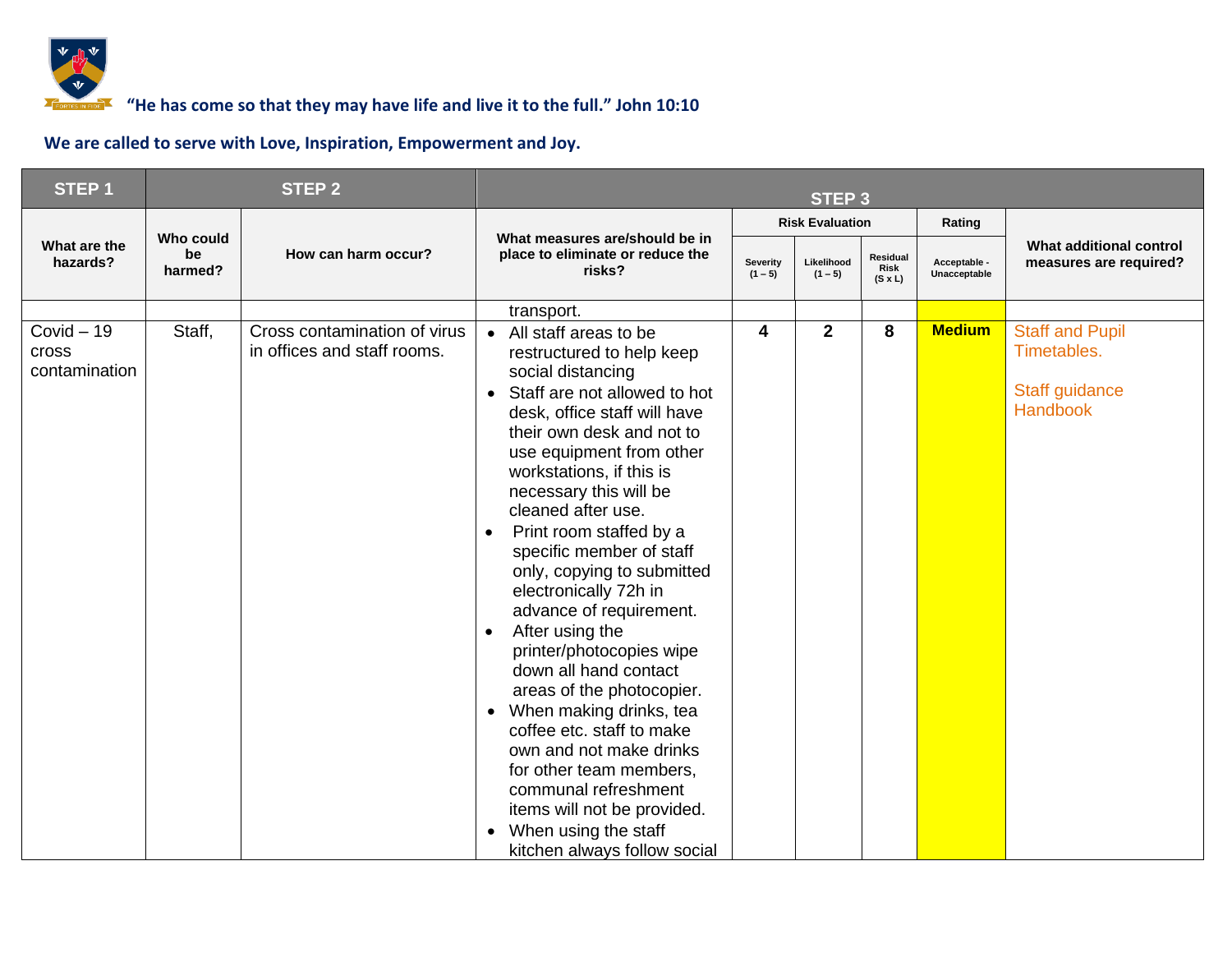

| <b>STEP1</b>                                  |                            | <b>STEP 2</b>                               | <b>STEP 3</b>                                                                                                                                                                                                                                                                                                                                                                                                                                                                                                                                                                                                               |                              |                         |                                           |                                     |                                                                                                      |
|-----------------------------------------------|----------------------------|---------------------------------------------|-----------------------------------------------------------------------------------------------------------------------------------------------------------------------------------------------------------------------------------------------------------------------------------------------------------------------------------------------------------------------------------------------------------------------------------------------------------------------------------------------------------------------------------------------------------------------------------------------------------------------------|------------------------------|-------------------------|-------------------------------------------|-------------------------------------|------------------------------------------------------------------------------------------------------|
|                                               |                            |                                             |                                                                                                                                                                                                                                                                                                                                                                                                                                                                                                                                                                                                                             |                              | <b>Risk Evaluation</b>  |                                           | Rating                              |                                                                                                      |
| What are the<br>hazards?                      | Who could<br>be<br>harmed? | How can harm occur?                         | What measures are/should be in<br>place to eliminate or reduce the<br>risks?                                                                                                                                                                                                                                                                                                                                                                                                                                                                                                                                                | <b>Severity</b><br>$(1 - 5)$ | Likelihood<br>$(1 - 5)$ | Residual<br><b>Risk</b><br>$(S \times L)$ | Acceptable -<br>Unacceptable        | What additional control<br>measures are required?                                                    |
|                                               |                            |                                             | distancing guidelines using<br>kettles and food preparation<br>areas one as a time, and<br>wiping down all hand<br>contact areas after use.<br>All staff members to have<br>their own cutlery/crockery<br>and do not use crockery for<br>communal use. If communal<br>items are used the<br>individual is responsible for<br>cleaning with soap and<br>water before and after use.<br>All personal cutlery crockery<br>to be washed after use and<br>temporarily stored at their<br>workstation.<br>Staff are advised to bring a<br>packed lunch and their own<br>drinks to work to reduce the<br>need to share facilities. |                              |                         |                                           |                                     |                                                                                                      |
| $Covid - 19$<br><b>Cross</b><br>contamination | Staff and<br>pupils        | Cross contamination of virus<br>in toilets. | Pupils and staff to clean<br>hands before entering the<br>toilet block and after using<br>the toilet.<br>Toilets identified by<br>$\bullet$<br>cleaning staff as areas that<br>additional cleaning takes                                                                                                                                                                                                                                                                                                                                                                                                                    | 5                            | $\overline{2}$          | 10                                        | <b>Medium</b><br>(elevated<br>risk) | Every year group<br>bubble of pupils has<br>designated toilets.<br>Staff have designated<br>toilets. |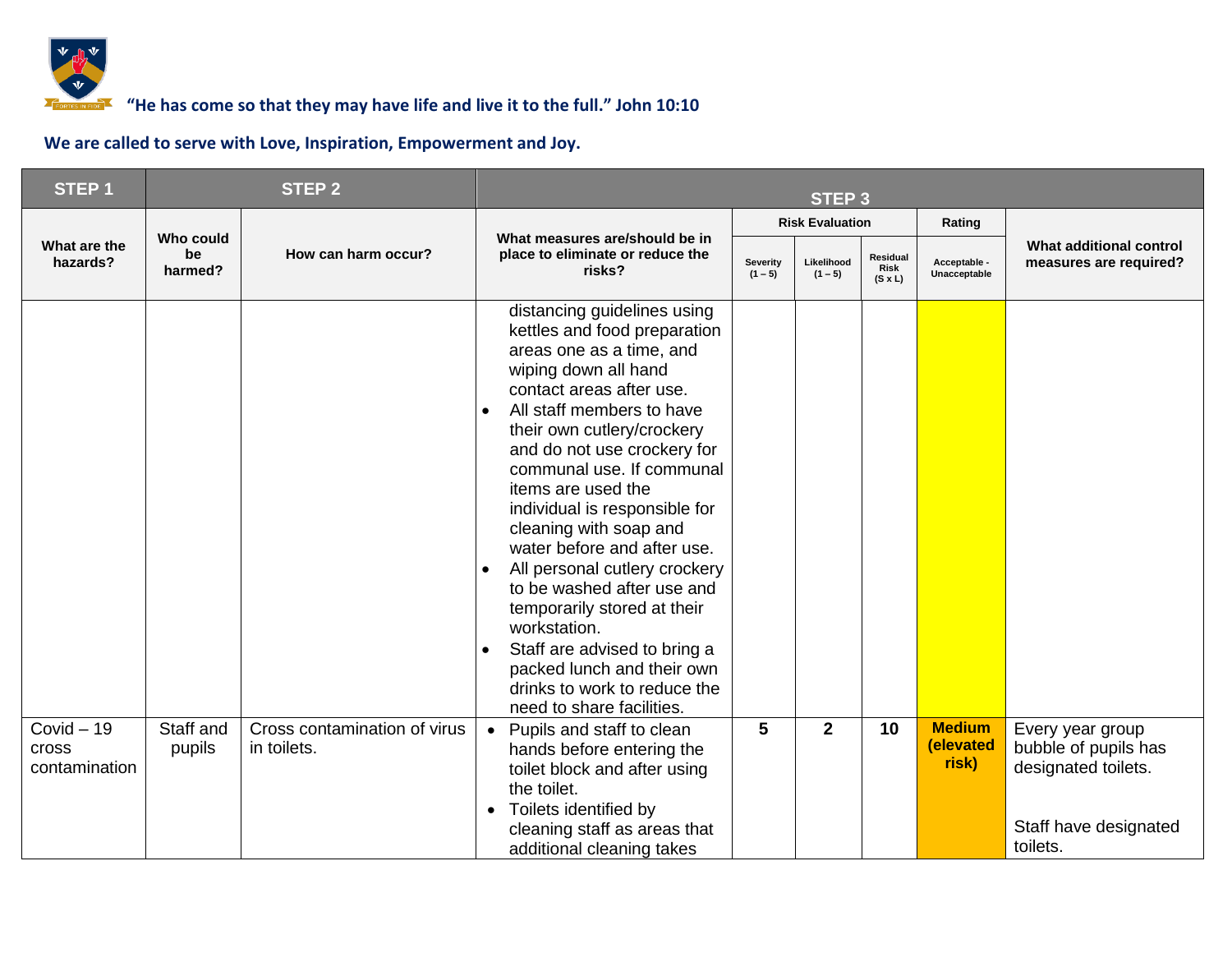

| STEP <sub>1</sub>                     |                            | <b>STEP 2</b>                                            | STEP <sub>3</sub>                                                                                                                                                                                                                                                                                                                                                                                                                                                                                                                                                           |   |                         |                                    |                                     |                                                                                                                                   |
|---------------------------------------|----------------------------|----------------------------------------------------------|-----------------------------------------------------------------------------------------------------------------------------------------------------------------------------------------------------------------------------------------------------------------------------------------------------------------------------------------------------------------------------------------------------------------------------------------------------------------------------------------------------------------------------------------------------------------------------|---|-------------------------|------------------------------------|-------------------------------------|-----------------------------------------------------------------------------------------------------------------------------------|
|                                       |                            |                                                          |                                                                                                                                                                                                                                                                                                                                                                                                                                                                                                                                                                             |   | <b>Risk Evaluation</b>  |                                    | Rating                              |                                                                                                                                   |
| What are the<br>hazards?              | Who could<br>be<br>harmed? | How can harm occur?                                      | What measures are/should be in<br>place to eliminate or reduce the<br>Severity<br>risks?<br>$(1 - 5)$                                                                                                                                                                                                                                                                                                                                                                                                                                                                       |   | Likelihood<br>$(1 - 5)$ | Residual<br>Risk<br>$(S \times L)$ | Acceptable -<br>Unacceptable        | What additional control<br>measures are required?                                                                                 |
|                                       |                            |                                                          | place.<br>Remind children before<br>$\bullet$<br>toileting about social<br>distancing. If children enter<br>the toilet block and other<br>children are in the room<br>waiting for a cubicle,<br>children to wait outside.                                                                                                                                                                                                                                                                                                                                                   |   |                         |                                    |                                     | Posters placed in all<br>toilets.<br>As we have gender<br>neutral toilets cubicles<br>have been identified as<br>male and female. |
| Covid $-19$<br>cross<br>contamination | Staff and<br>pupils        | School trips and visits and<br>extra-curricular activity | School day trips and UK<br>residential trips are<br>permissible in line with<br>government guidance from<br>17 <sup>th</sup> May 2021. Only with<br>the appropriate risk<br>assessment and with prior<br>permission of Mrs<br>Pinnington.<br>From 12 <sup>th</sup> April 2021 indoor<br>$\bullet$<br>and outdoor competition<br>between schools can take<br>place following grass roots<br>association guidance for<br>individual sports.<br>Changing facilities will<br>$\bullet$<br>remain closed.<br>Extra-curricular activity can<br>resume from 12 <sup>th</sup> April | 5 | $\overline{\mathbf{2}}$ | 10                                 | <b>Medium</b><br>(elevated<br>risk) |                                                                                                                                   |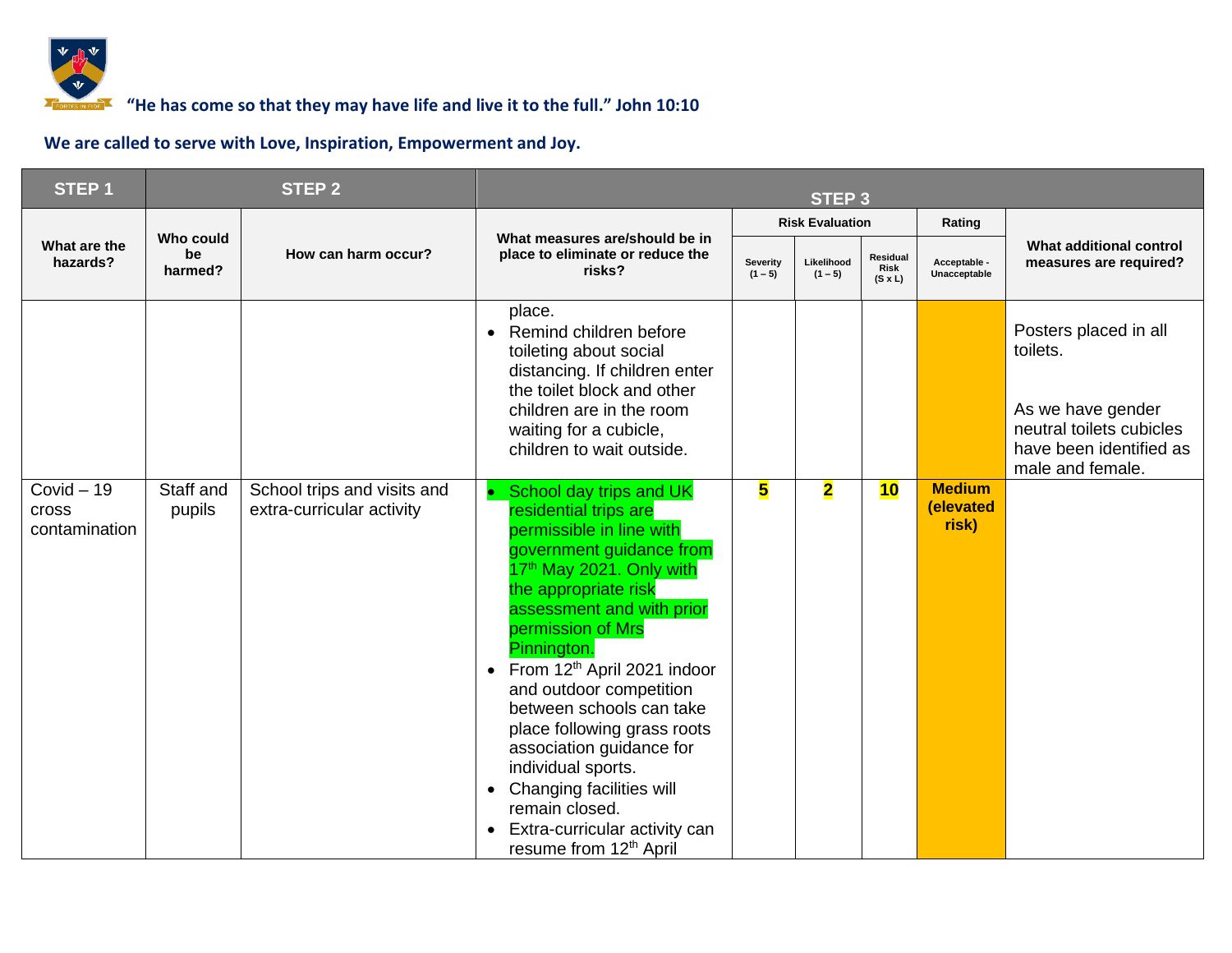

### *<b>F* **6000 TOM** <sup>7</sup> **10000 TOM 10:10 10:10 10:10 10:10 10:10 10:10 10:10 10:10 10:10 10:10 10:10 10:10 10:10 10:10 10:10 10:10 10:10 10:10 10:10 10:10 10:10 10:10 10:10 10:**

| <b>STEP1</b>             |                                                                                                                            | <b>STEP 2</b>                                                                                                                                                                                                                         |                                                                                                                                                                                                                                                                                                                                                                                                                                                                                                                                                           |   | <b>STEP 3</b>           |                                           |                                     |                                                                                                                                                                                                                                                                                                                                                                                                    |
|--------------------------|----------------------------------------------------------------------------------------------------------------------------|---------------------------------------------------------------------------------------------------------------------------------------------------------------------------------------------------------------------------------------|-----------------------------------------------------------------------------------------------------------------------------------------------------------------------------------------------------------------------------------------------------------------------------------------------------------------------------------------------------------------------------------------------------------------------------------------------------------------------------------------------------------------------------------------------------------|---|-------------------------|-------------------------------------------|-------------------------------------|----------------------------------------------------------------------------------------------------------------------------------------------------------------------------------------------------------------------------------------------------------------------------------------------------------------------------------------------------------------------------------------------------|
|                          |                                                                                                                            |                                                                                                                                                                                                                                       |                                                                                                                                                                                                                                                                                                                                                                                                                                                                                                                                                           |   | <b>Risk Evaluation</b>  |                                           | Rating                              |                                                                                                                                                                                                                                                                                                                                                                                                    |
| What are the<br>hazards? | Who could<br>be<br>harmed?                                                                                                 | How can harm occur?                                                                                                                                                                                                                   | What measures are/should be in<br>place to eliminate or reduce the<br>Severity<br>risks?<br>$(1 - 5)$                                                                                                                                                                                                                                                                                                                                                                                                                                                     |   | Likelihood<br>$(1 - 5)$ | Residual<br><b>Risk</b><br>$(S \times L)$ | Acceptable -<br>Unacceptable        | What additional control<br>measures are required?                                                                                                                                                                                                                                                                                                                                                  |
|                          |                                                                                                                            |                                                                                                                                                                                                                                       | 2021. Pupils must remain in<br>their consistent year group<br>bubble and a register must<br>be taken and retained for<br>track and trace purposes. If<br>inside pupils must remain<br>2m apart where possible.<br>All school control measures<br>must be followed.                                                                                                                                                                                                                                                                                        |   |                         |                                           |                                     |                                                                                                                                                                                                                                                                                                                                                                                                    |
| COVID-19<br>infection.   | Extremely<br>vulnerabl<br>e<br>employee<br>s and<br>those in<br>receipt of<br><b>NHS</b><br>England<br>shielding<br>letter | A full list of those identified<br>as falling into the extremely<br>vulnerable group can be<br>found here<br>https://www.gov.uk/governm<br>ent/news/major-new-<br>measures-to-protect-people-<br>at-highest-risk-from-<br>coronavirus | Shielding ended on 1 <sup>st</sup> April<br>$\bullet$<br>2021. At which point all<br>staff were expected to be<br>available to attend work in<br>the building during working<br>hours. If this changes<br>school will follow guidance<br>and work with staff and<br>pupils accordingly.<br>All staff and pupils that<br>$\bullet$<br>have previously been<br>shielding have an individual<br>risk assessment that was<br>updated before the<br>expectation to return to<br>school from 1 <sup>st</sup> April 2021.<br>Any member of staff or<br>$\bullet$ | 5 | $\mathbf{2}$            | 10                                        | <b>Medium</b><br>(elevated<br>risk) | The current situation is<br>constantly changing. It<br>is therefore strongly<br>recommended that the<br>COVID-19 update.<br>Website is visited daily<br>to check adequacy of<br>current control<br>measures.<br>Staff who have been<br>shielding will have an<br>updated risk<br>assessment<br>conversation noted on<br>their risk assessment<br>before they return to<br>working in the building. |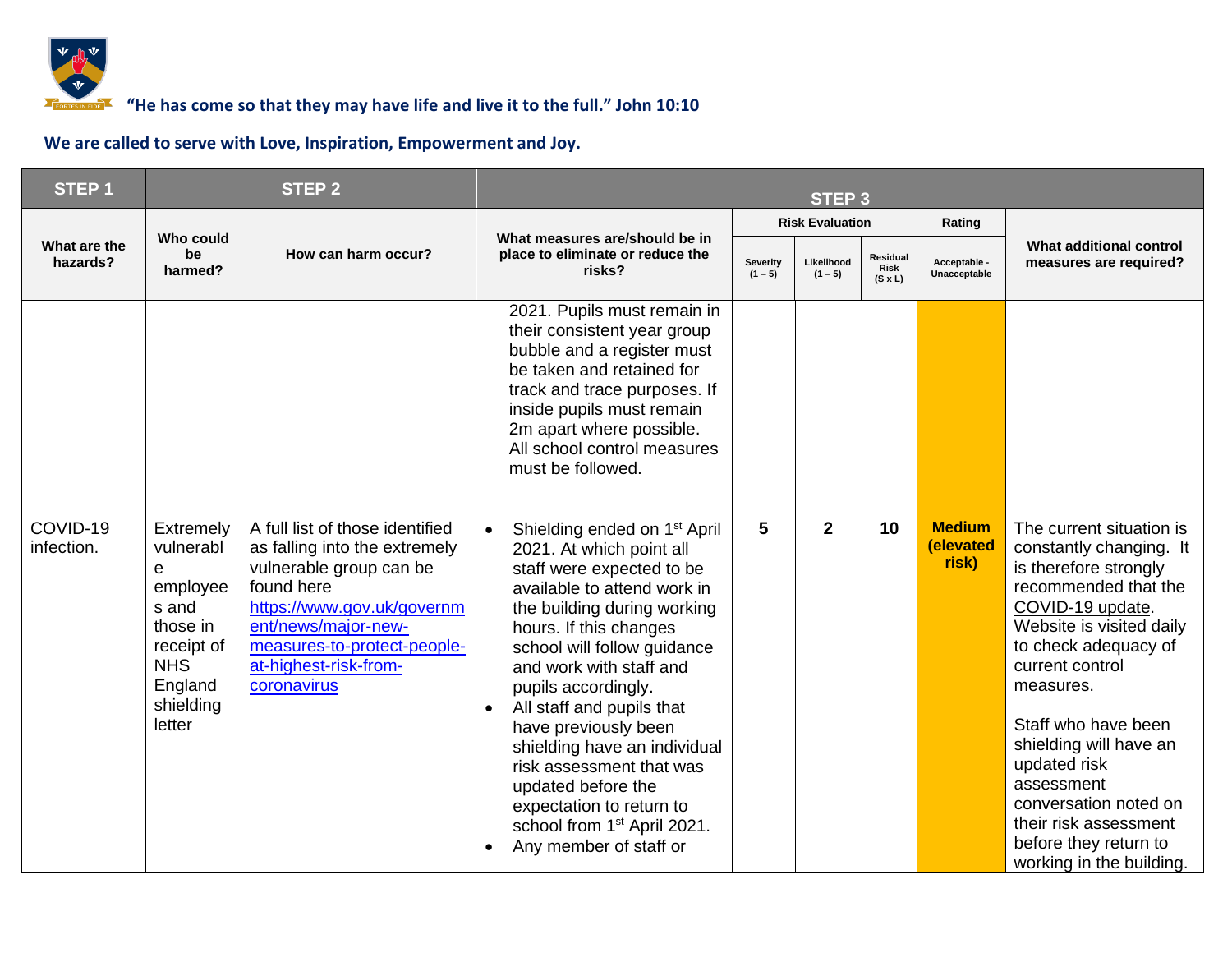

| STEP <sub>1</sub>        |                            | STEP <sub>2</sub>   |                                                                                                                                     | STEP 3                 |                         |                                    |                              |                                                   |  |  |
|--------------------------|----------------------------|---------------------|-------------------------------------------------------------------------------------------------------------------------------------|------------------------|-------------------------|------------------------------------|------------------------------|---------------------------------------------------|--|--|
|                          |                            |                     |                                                                                                                                     | <b>Risk Evaluation</b> |                         |                                    | Rating                       |                                                   |  |  |
| What are the<br>hazards? | Who could<br>be<br>harmed? | How can harm occur? | What measures are/should be in<br>place to eliminate or reduce the<br>risks?                                                        | Severity<br>$(1 - 5)$  | Likelihood<br>$(1 - 5)$ | Residual<br>Risk<br>$(S \times L)$ | Acceptable -<br>Unacceptable | What additional control<br>measures are required? |  |  |
|                          |                            |                     | pupil who is required to<br>shield moving forward will<br>be supported to do so if<br>possible in line with<br>government guidance. |                        |                         |                                    |                              |                                                   |  |  |